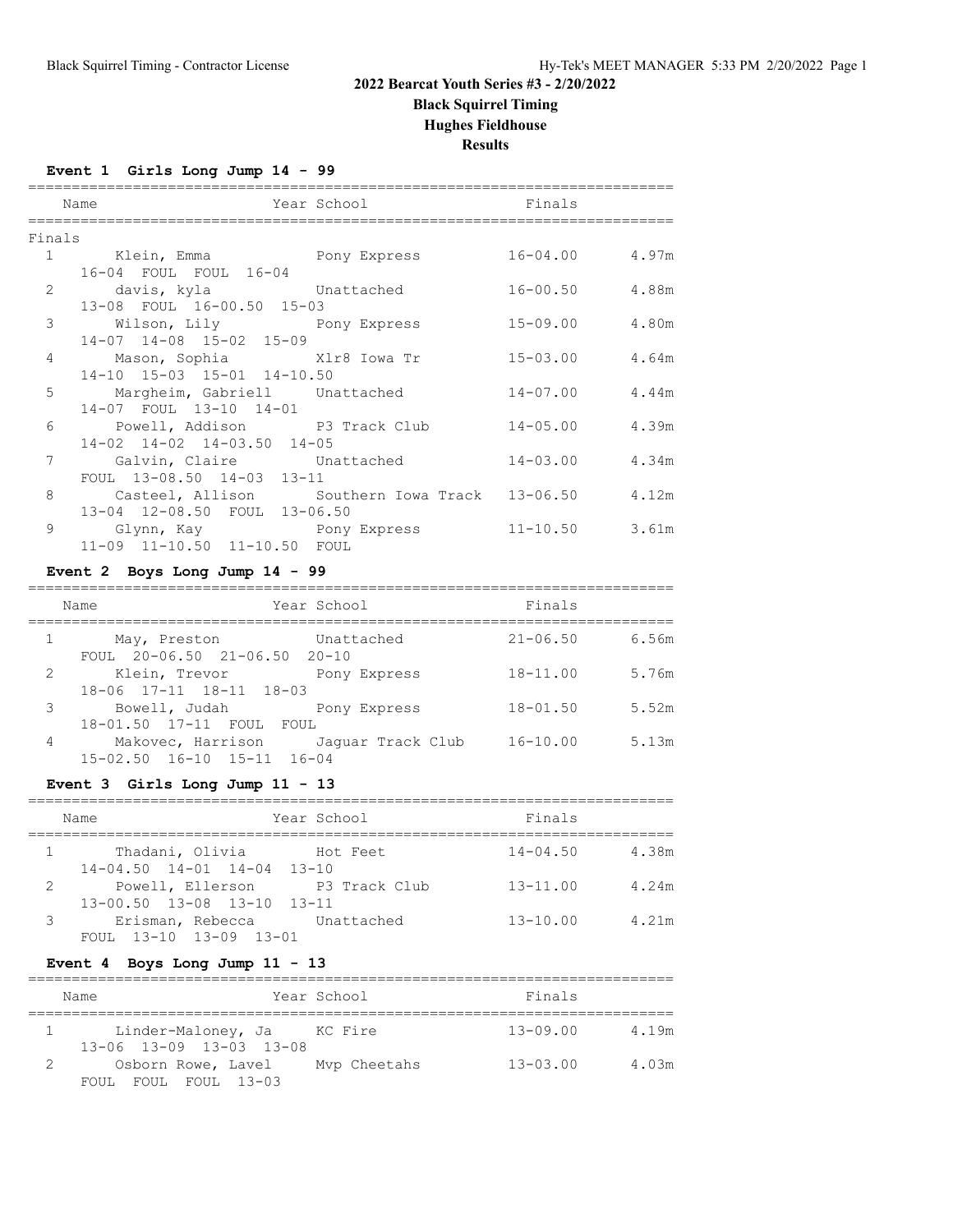**Black Squirrel Timing**

#### **Hughes Fieldhouse**

**Results**

#### **....Event 4 Boys Long Jump 11 - 13**

| Smith, Dylan |  |                         | Unattached | 12-07.00 | 3.83m |  |
|--------------|--|-------------------------|------------|----------|-------|--|
|              |  | 12-07 11-11 12-06 11-08 |            |          |       |  |

#### **Event 5 Girls Shot Put 14 - 99**

|   | Name |               |                                                           | Year School  | Finals       |       |
|---|------|---------------|-----------------------------------------------------------|--------------|--------------|-------|
|   |      | Leonard, Kena | $32 - 05$ $27 - 10$ $32 - 06$ $31 - 00$                   | Unattached   | $32 - 06.00$ | 9.90m |
| 2 |      | Kniep, Jill   | $29 - 00$ $30 - 00$ $27 - 01$ $29 - 02$                   | Mount Avr    | $30 - 00.00$ | 9.14m |
| 3 |      |               | Spencer, Megan<br>$25 - 03$ $22 - 08$ $25 - 04$ $28 - 07$ | Pony Express | $28 - 07.00$ | 8.71m |
| 4 |      |               | Franklin, Hailey<br>26-02 24-01 25-02 24-11               | KC Fire      | $26 - 02.00$ | 7.97m |
| 5 |      | Glynn, Kay    | $22 - 00$ $22 - 06$ $22 - 04$ FOUL                        | Pony Express | $22 - 06.00$ | 6.85m |

## **Event 6 Boys Shot Put 14 - 99**

|                | Year School<br>Name                                                                                            | Finals       |        |
|----------------|----------------------------------------------------------------------------------------------------------------|--------------|--------|
|                | Unattached<br>Helm, Casey<br>55-11 60-07 FOUL 56-10 58-09 61-08                                                | $61 - 08.00$ | 18.79m |
| 2              | Macias, Noah<br>Unattached<br>FOUL 46-09 41-07 42-11 FOUL<br>$44 - 04$                                         | $46 - 09.00$ | 14.24m |
| 3              | Blue Springs South<br>Penniston, Drew<br>$40 - 08$ $41 - 08$ $43 - 05$ $44 - 07$<br>FOUL FOUL                  | $44 - 07.00$ | 13.58m |
| $\overline{4}$ | KC Fire<br>Sterling, Carson                                                                                    | $37 - 04.00$ | 11.37m |
| 5              | FOUL 34-08 FOUL 37-04 34-05 FOUL<br>Rhoades, Andrew<br>Pony Express<br>$31 - 01$ $33 - 09$ $31 - 04$ $34 - 00$ | $34 - 00.00$ | 10.36m |
|                |                                                                                                                |              |        |

#### **Event 7 Girls Shot Put 11 - 13**

|   | Name        |                                         |  |  | Year School  | Finals       |       |  |  |  |  |  |
|---|-------------|-----------------------------------------|--|--|--------------|--------------|-------|--|--|--|--|--|
|   | Smail, Elli |                                         |  |  | Unattached   | $32 - 04.00$ | 9.85m |  |  |  |  |  |
|   |             | $32 - 04$ $31 - 10$ $32 - 04$ $31 - 01$ |  |  |              |              |       |  |  |  |  |  |
| 2 |             | Williams, Brylie                        |  |  | Pony Express | $23 - 05.00$ | 7.13m |  |  |  |  |  |
|   |             | $20 - 03$ $22 - 09$ $22 - 09$ $23 - 05$ |  |  |              |              |       |  |  |  |  |  |

#### **Event 11 Girls High Jump 11 - 13**

| Name |  |                             | Year School     |          | Finals |             |  |       |
|------|--|-----------------------------|-----------------|----------|--------|-------------|--|-------|
|      |  |                             |                 |          |        |             |  |       |
|      |  |                             | Thadani, Olivia | Hot Feet |        | $4 - 04.00$ |  | 1.32m |
|      |  | $4-00$ $4-02$ $4-04$ $4-06$ |                 |          |        |             |  |       |
|      |  | ∩                           | XXX X           |          |        |             |  |       |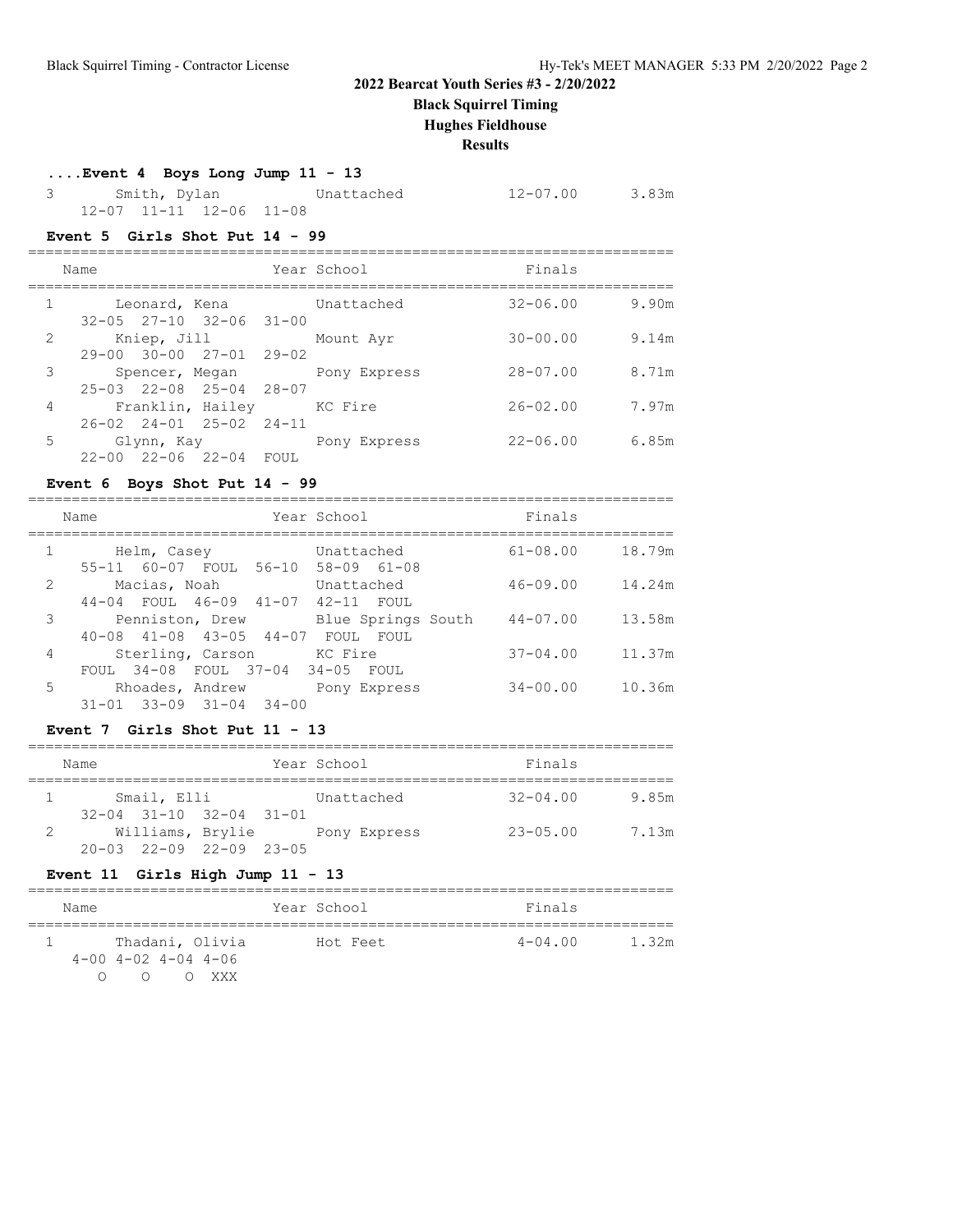**Black Squirrel Timing**

**Hughes Fieldhouse**

**Results**

#### **Event 12 Boys High Jump 11 - 13**

| Name |   |               | Year School  |                                           |           |                                                  |                            | Finals |              |       |
|------|---|---------------|--------------|-------------------------------------------|-----------|--------------------------------------------------|----------------------------|--------|--------------|-------|
|      |   | Cole, Jackson |              |                                           |           |                                                  | Unattached                 |        | $4 - 02.00$  | 1.27m |
|      |   |               |              |                                           |           | $3-04$ $3-06$ $3-08$ $3-10$ $4-00$ $4-02$ $4-04$ |                            |        |              |       |
|      | P | P             | $\bigcirc$   | $\cap$                                    | XO.       | $\Omega$                                         | XXX                        |        |              |       |
| 2    |   |               |              |                                           |           |                                                  | Linder-Maloney, Ja KC Fire |        | $J4 - 02.00$ | 1.27m |
|      |   |               |              |                                           |           | $3-04$ $3-06$ $3-08$ $3-10$ $4-00$ $4-02$ $4-04$ |                            |        |              |       |
|      |   | XO.           | $\bigcirc$   | $\overline{a}$                            | $\bigcap$ | - XO                                             | XXX X                      |        |              |       |
| 3    |   |               | Smith, Dylan |                                           |           |                                                  | Unattached                 |        | $4 - 00.00$  | 1.21m |
|      |   |               |              | $3-04$ $3-06$ $3-08$ $3-10$ $4-00$ $4-02$ |           |                                                  |                            |        |              |       |
|      | P | XO.           | ∩            | $\cap$                                    | XO        | XXX                                              |                            |        |              |       |

#### **Event 13 Girls 60 Meter Dash 14 - 99**

|                | Name               | Year School Search  | Finals H# |                |         |
|----------------|--------------------|---------------------|-----------|----------------|---------|
| 1              | Scott, Mikah       | Lee's Summit        | 7.80      | 3              |         |
| $\mathfrak{D}$ | Kramer, Olivia     | Xlr8 Iowa Tr        | 7.93      | 3              |         |
| 3              | Wilson, Lily       | Pony Express        | 8.05      | 3              |         |
| 4              | Phelps, Leah       | Hot Feet            | 8.19      |                | 3 8.185 |
| 5              | Reynolds, Adalyn   | Unattached          | 8.19      |                | 3 8.190 |
| 6              | Brown, Reese       | Unattached          | 8.26      | 2              |         |
| 7              | Klein, Emma        | Pony Express        | 8.32      | 3              |         |
| 8              | Gannon, Leksi      | Mvp Track & Field   | 8.45      |                | 2 8.448 |
| 9              | Henry, Abbey       | Pony Express        | 8.45      |                | 1 8.449 |
| 10             | Smith, Rebecca     | Unattached          | 8.70      | $\overline{2}$ |         |
| 11             | Mason, Sophia      | Xlr8 Iowa Tr        | 8.73      | $\overline{2}$ |         |
| 12             | Davis, Hailey      | Xlr8 Iowa Tr        | 8.76      | $\overline{2}$ |         |
| 13             | Casteel, Allison   | Southern Iowa Track | 8.77      | $\mathbf{1}$   |         |
| 14             | Lambert, Payten    | Mount Ayr           | 8.80      | 3              |         |
| 15             | Clark, Sydnie      | Pony Express        | 8.85      | 3              |         |
| 16             | Batterson, Brookly | Southern Iowa Track | 9.10      | $\mathbf{1}$   |         |
| 17             | Kowalik, Khloe     | Unattached          | 9.18      | $\mathbf{1}$   |         |
| 18             | Glynn, Kay         | Pony Express        | 10.32     | $\mathbf{1}$   |         |

#### **Event 14 Boys 60 Meter Dash 14 - 99**

|                | Name              | Year School       | Finals | H#             |
|----------------|-------------------|-------------------|--------|----------------|
|                | Belding, Jack     | Unattached        | 7.28   | 3              |
| $\overline{2}$ | Kimrey, Cooper    | Unattached        | 7.33   | 3              |
| 3              | May, Preston      | Unattached        | 7.37   | 3              |
| 4              | Rogers, Aiden     | Tiger Track Club  | 7.39   | 3              |
| 5              | Klein, Trevor     | Pony Express      | 7.46   | 3              |
| 6              | Gossett, Jake     | Unattached        | 7.52   | 3              |
|                | Rhoades, Andrew   | Pony Express      | 7.55   | $\overline{2}$ |
| 8              | Makovec, Harrison | Jaquar Track Club | 7.67   | $\mathcal{L}$  |
| 9              | Hipp, Cooper      | Hot Feet          | 7.69   | $\overline{2}$ |
| 10             | goode, peyton     | Unattached        | 7.73   | 3              |
| 11             | Johnson, Landis   | Unattached        | 7.88   | $\mathbf{1}$   |
| 12             | Bybee, Dylan      | Jaquar Track Club | 7.90   | $\overline{2}$ |
| 13             | Johnson, Rylee    | Unattached        | 8.12   | $\mathbf{1}$   |
| 14             | Wiedman, Noel     | Ankeny Centennial | 8.49   | 1              |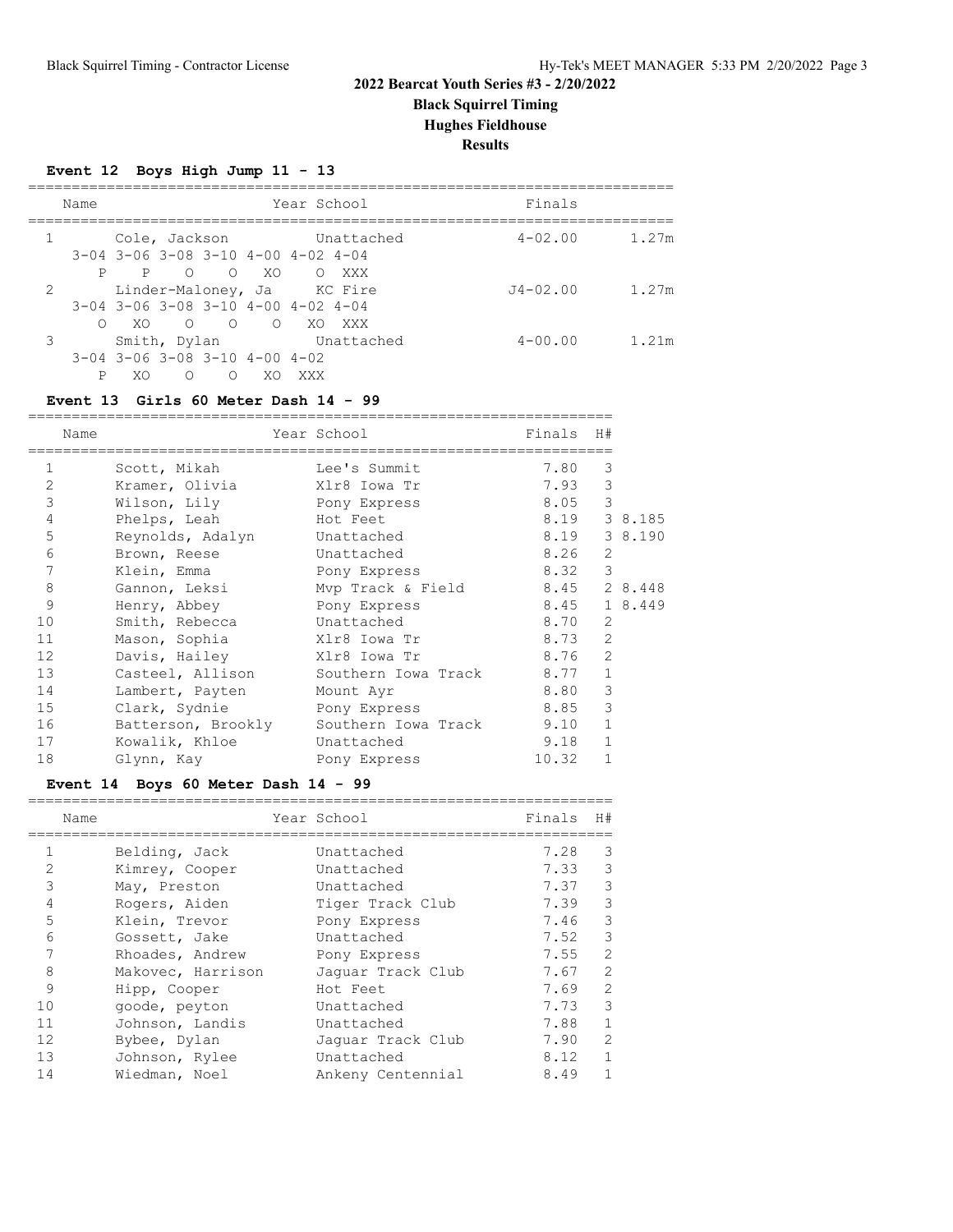**Black Squirrel Timing**

**Hughes Fieldhouse**

**Results**

#### **Event 15 Girls 60 Meter Dash 11 - 13**

| Name          |                    | Year School  | Finals |
|---------------|--------------------|--------------|--------|
|               | Alexander, J'Niyah | Track and Fi | 8.26   |
| $\mathcal{L}$ | Thadani, Olivia    | Hot Feet     | 8.74   |
| 3             | Richardson, Brookl | Stride Ryte  | 8.90   |
| 4             | Wright, Addison    | Stride Ryte  | 8.94   |
| 5             | Conklin, Kyleigh   | Mount Avr    | 9.22   |
| 6             | Nickle, Brittlyn   | Unattached   | 9.44   |
|               | Brown, Destiny     | Unattached   | 10.30  |

#### **Event 16 Boys 60 Meter Dash 11 - 13**

| Name |                    | Year School  | Finals |
|------|--------------------|--------------|--------|
|      |                    |              |        |
|      | Sutton, Lake       | Unattached   | 9.10   |
|      | Osborn Rowe, Lavel | Mvp Cheetahs | 937    |
|      | Smith, Dylan       | Unattached   | 9.63   |

#### **Event 18 Boys 60 Meter Hurdles 33" 11 - 13**

| Name |                    | Year School | Finals |
|------|--------------------|-------------|--------|
|      | Sutton, Lake       | Unattached  | 11.29  |
|      | Linder-Maloney, Ja | KC Fire     | 12 59  |

## **Event 19 Girls 200 Meter Dash 14 - 99**

|                | Name |                    | Year School         | Finals | H#             |
|----------------|------|--------------------|---------------------|--------|----------------|
|                |      | Scott, Mikah       | Lee's Summit        | 25.57  | 4              |
| $\overline{2}$ |      | Blake, Dhakiya     | Eqt                 | 25.94  | $\overline{4}$ |
| 3              |      | Wilson, Lily       | Pony Express        | 27.85  | 3              |
| 4              |      | Brown, Reese       | Unattached          | 27.98  | $\overline{4}$ |
| 5              |      | Gannon, Leksi      | Mvp Track & Field   | 28.49  | 3              |
| 6              |      | Lambert, Payten    | Mount Ayr           | 28.93  | 3              |
| 7              |      | Smith, Rebecca     | Unattached          | 29.13  | $\overline{2}$ |
| 8              |      | Downs, Laura       | Xlr8 Iowa Tr        | 29.43  | $\mathfrak{D}$ |
| 9              |      | Kimmerle, Mary     | Unattached          | 29.45  | $\overline{2}$ |
| 10             |      | Henry, Abbey       | Pony Express        | 29.83  | 3              |
| 11             |      | Clark, Sydnie      | Pony Express        | 31.23  | $\overline{4}$ |
| 12             |      | Mason, Sophia      | Xlr8 Iowa Tr        | 31.24  | 3              |
| 13             |      | Kowalik, Khloe     | Unattached          | 31.55  | $\mathfrak{D}$ |
| 14             |      | Galvin, Claire     | Unattached          | 31.90  | $\mathbf{1}$   |
| 15             |      | Batterson, Brookly | Southern Iowa Track | 33.12  | $\mathbf{1}$   |
| 16             |      | Margheim, Gabriell | Unattached          | 33.61  | $\mathbf{1}$   |

#### **Event 20 Boys 200 Meter Dash 14 - 99**

|   | Name            | Year School  | Finals | H#             |
|---|-----------------|--------------|--------|----------------|
|   | Belding, Jack   | Unattached   | 23.16  | $\overline{4}$ |
|   | Mejia, Michael  | Eat          | 23.36  | 4              |
| ੨ | Kimrey, Cooper  | Unattached   | 23.54  | -3             |
| Д | Rhoades, Andrew | Pony Express | 23.57  | -3             |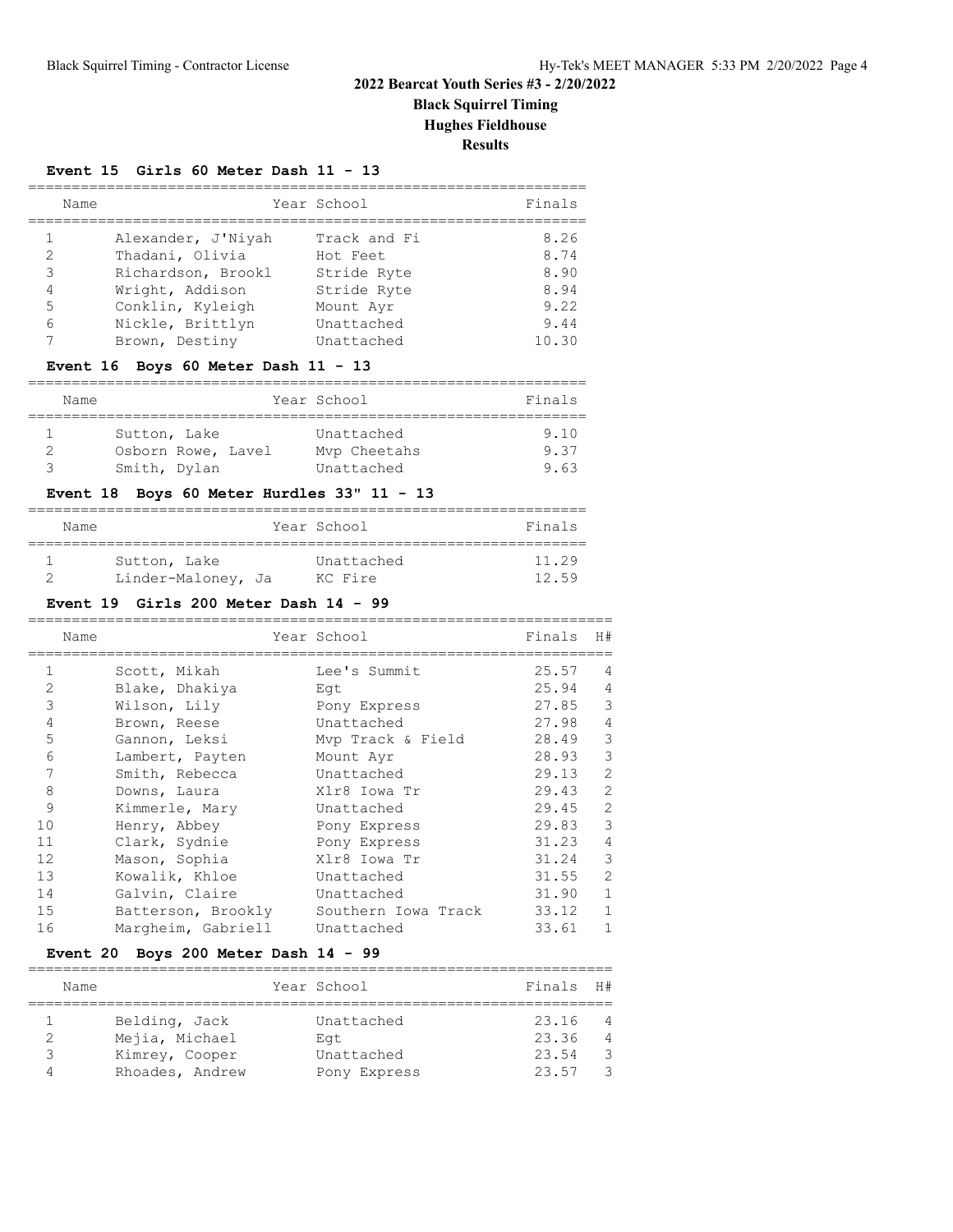**Black Squirrel Timing**

#### **Hughes Fieldhouse**

**Results**

# **....Event 20 Boys 200 Meter Dash 14 - 99**

| Dixon, Stevan      | Unattached        | 24.28 | 3             |
|--------------------|-------------------|-------|---------------|
| Hipp, Cooper       | Hot Feet          | 24.41 | $\mathcal{L}$ |
| Gossett, Jake      | Unattached        | 24.44 | 3             |
| Makovec, Harrison  | Jaquar Track Club | 24.71 | $\mathcal{L}$ |
| Blakeslee, Bennett | Ankeny Track      | 24.88 | $\mathbf{1}$  |
| Johnson, Landis    | Unattached        | 25.10 | 3             |
| Messner, Ben       | Pony Express      | 25.28 | 3             |
| Hockett, Cody      | Hot Feet          | 25.74 | $\mathbf{1}$  |
| Johnson, Rylee     | Unattached        | 26.29 | $\mathcal{L}$ |
| Wiedman, Noel      | Ankeny Centennial | 27.65 | $\mathcal{L}$ |
|                    |                   |       |               |

#### **Event 21 Girls 200 Meter Dash 11 - 13**

|               | Name               | Year School | Finals |
|---------------|--------------------|-------------|--------|
|               |                    |             |        |
|               | Richardson, Brookl | Stride Ryte | 29.13  |
| $\mathcal{L}$ | Erisman, Rebecca   | Unattached  | 29.94  |
| 3             | Wright, Addison    | Stride Ryte | 30.86  |
| 4             | Nickle, Brittlyn   | Unattached  | 32.41  |
| 5             | Brown, Destiny     | Unattached  | 34.87  |

#### **Event 22 Boys 200 Meter Dash 11 - 13**

| Name |                    | Year School  | Finals |
|------|--------------------|--------------|--------|
|      |                    |              |        |
|      | Oyetunji, Tobi     | Unattached   | 26.98  |
|      | Osborn Rowe, Lavel | Mvp Cheetahs | 31.91  |
|      | Smith, Dylan       | Unattached   | 34.22  |

#### **Event 23 Girls 400 Meter Dash 14 - 99**

|    | Name               | Year School       | Finals  | H#             |
|----|--------------------|-------------------|---------|----------------|
|    |                    |                   |         |                |
|    | Blake, Dhakiya     | Eat               | 58.97   | 3              |
| 2  | Farrington, Whitne | Lee's Summit      | 1:00.61 | 3              |
| 3  | Reynolds, Adalyn   | Unattached        | 1:01.36 | 3              |
| 4  | Phelps, Leah       | Hot Feet          | 1:02.94 | 3              |
| 5  | Davis, Hailey      | Xlr8 Iowa Tr      | 1:05.93 | 2              |
| 6  | Kimmerle, Mary     | Unattached        | 1:06.00 | $\overline{2}$ |
|    | Cole, Claire       | Unattached        | 1:06.48 | $\overline{2}$ |
| 8  | Downs, Laura       | Xlr8 Iowa Tr      | 1:06.94 | $\mathbf{1}$   |
| 9  | Gannon, Leksi      | Myp Track & Field | 1:07.83 | $\mathbf{1}$   |
| 10 | Shimp, Madison     | Xlr8 Iowa Tr      | 1:13.35 | $\mathcal{L}$  |
| 11 | Galvin, Claire     | Unattached        | 1:14.97 | $\mathbf{1}$   |
| 12 | Ross, Jayden       | Lee's Summit      | 1:18.62 | 3              |

#### **Event 24 Boys 400 Meter Dash 14 - 99**

| Name             | Year School  | Finals | H#  |
|------------------|--------------|--------|-----|
|                  |              |        |     |
| Mejia, Michael   | Eat          | 52.01  | - 3 |
| Rhoades, Andrew  | Pony Express | 52.63  | - 3 |
| Kinslow, charlie | Pony Express | 53.65  | -3  |
| Abnos, Elliot    | KC Fire      | 55.09  | - 2 |
|                  |              |        |     |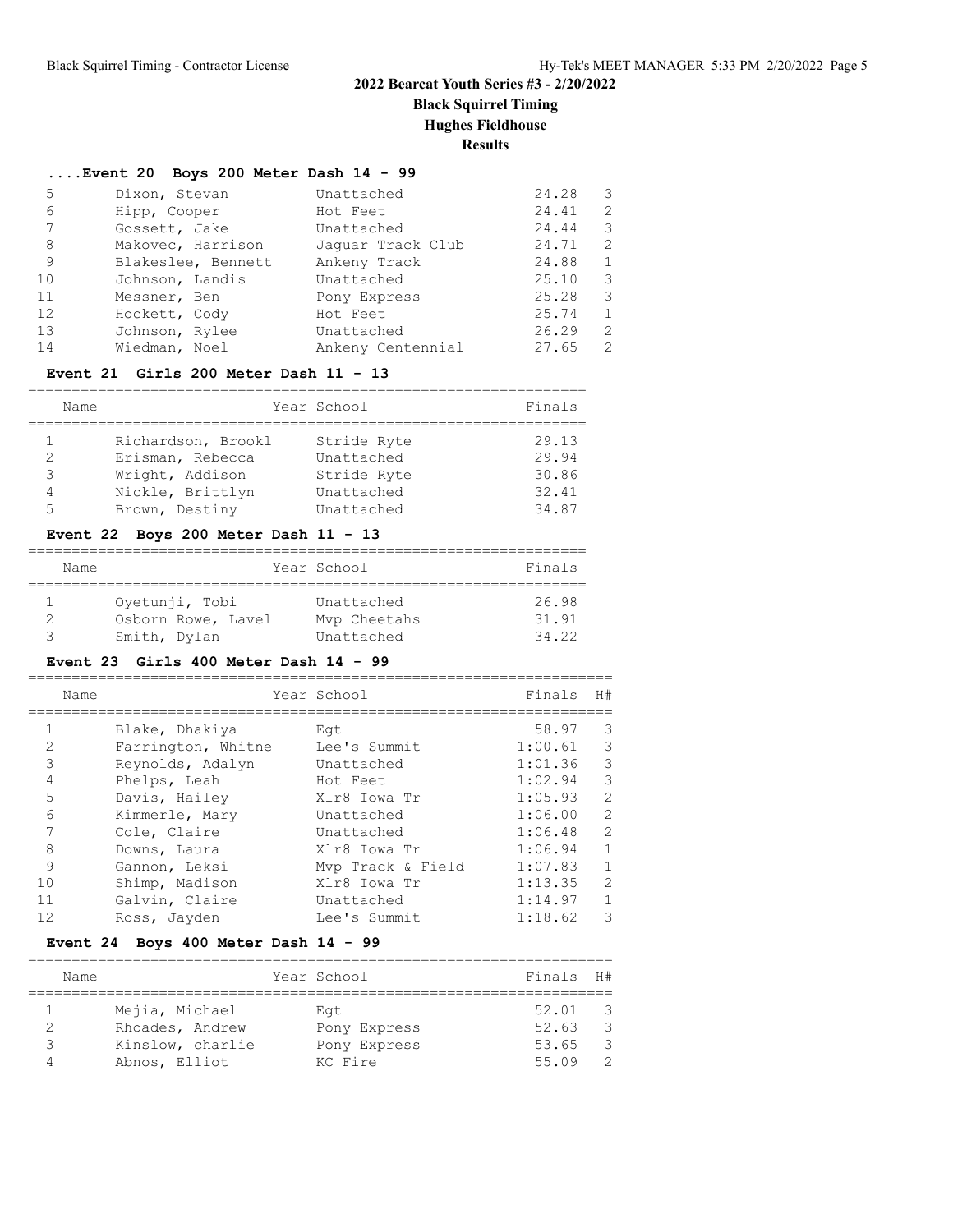**Black Squirrel Timing**

**Hughes Fieldhouse**

**Results**

#### **....Event 24 Boys 400 Meter Dash 14 - 99**

| 5  | Chappell, Kyler    | KC Fire           | 55.35 | 3             |
|----|--------------------|-------------------|-------|---------------|
| 6  | Sansenbach, Carson | Xlr8 Iowa Tr      | 55.51 | 3             |
| 7  | Sudduth, Jayden    | Unattached        | 55.75 | $\mathcal{L}$ |
| 8  | Blakeslee, Bennett | Ankeny Track      | 55.81 | $\mathcal{L}$ |
| 9  | Masters, Dylan     | Unattached        | 56.72 | 2             |
| 10 | Bybee, Dylan       | Jaquar Track Club | 56.91 | $\mathcal{L}$ |
| 11 | Turner, Albert     | Unattached        | 56.92 | $\mathbf{1}$  |
| 12 | Bishard, Jonathan  | Team Old Dudes    | 58.17 |               |
| 13 | Hellbusch, Jace    | Pony Express      | 58.76 | $\mathbf{1}$  |
| 14 | Hipp, Cooper       | Hot Feet          | 59.08 |               |
| 15 | Garrett, Thomas    | Unattached        | 59.13 |               |

#### **Event 25 Girls 400 Meter Dash 11 - 13**

|   | Name |                    | Year School  | Finals  |
|---|------|--------------------|--------------|---------|
|   |      | Alexander, J'Niyah | Track and Fi | 1:05.91 |
|   |      | Erisman, Rebecca   | Unattached   | 1:07.31 |
| 3 |      | Primavera, Zoriann | Hot Feet     | 1:08.60 |
| 4 |      | Conklin, Kyleigh   | Mount Ayr    | 1:12.98 |
| 5 |      | Brown, Destiny     | Unattached   | 1:16.30 |

#### **Event 26 Boys 400 Meter Dash 11 - 13**

| Name               | Year School | Finals  |
|--------------------|-------------|---------|
| Ovetunji, Tobi     | Unattached  | 1:04.38 |
| Linder-Maloney, Ja | KC Fire     | 1:06.32 |
| Emison, Jack       | Hot Feet    | 1:10.84 |

#### **Event 27 Girls 800 Meter Run 14 - 99**

| Name          |                                       | Year School                     | Finals                                                              |
|---------------|---------------------------------------|---------------------------------|---------------------------------------------------------------------|
| 1             | Clark, Makayla                        | Lee's Summit                    | 2:15.90                                                             |
|               | 33.479 (33.479)                       |                                 | $1:24.638$ (51.159) 2:15.891 (51.254)                               |
| $\mathcal{L}$ | Post, Whitney                         | Unattached                      | 2:20.87                                                             |
|               | 35.395 (35.395)                       |                                 | $1:28.759$ (53.364) 2:20.866 (52.108)                               |
| 3             | Meyer, Grace                          | Unattached                      | 2:21.49                                                             |
|               | 35.206 (35.206)                       |                                 | $1:28.820$ (53.614) $2:21.490$ (52.670)                             |
| 4             | Cronhardt, Ella                       | Lee's Summit                    | 2:28.29                                                             |
|               | 35.484 (35.484)                       |                                 | $1:29.344$ (53.860) $2:28.284$ (58.940)                             |
| 5             | Jacobs, Gracie                        |                                 | Palenstine Prowlers 2:37.87                                         |
|               | 36.079 (36.079)                       |                                 | $1:33.836$ (57.758) $2:37.863$ (1:04.027)                           |
| 6             |                                       | Gloviak, Alexandra Xlr8 Iowa Tr | 2:42.38                                                             |
|               | 36.435 (36.435)                       |                                 | $1:34.156$ (57.722) $2:42.371$ (1:08.215)                           |
| 7             | Shimp, Madison                        | Xlr8 Iowa Tr                    | 2:48.23                                                             |
|               |                                       |                                 | $36.639$ $(36.639)$ $1:40.504$ $(1:03.865)$ $2:48.229$ $(1:07.725)$ |
|               | Event 28 Boys 800 Meter Run $14 - 99$ |                                 |                                                                     |

| - -<br>Name | $ -$<br>$\sim$ $\sim$ $\sim$<br>یہ دے<br>---<br>__ | $T$ $T$ $H$<br>. .<br>-- " |
|-------------|----------------------------------------------------|----------------------------|
| $ -$        |                                                    | ____                       |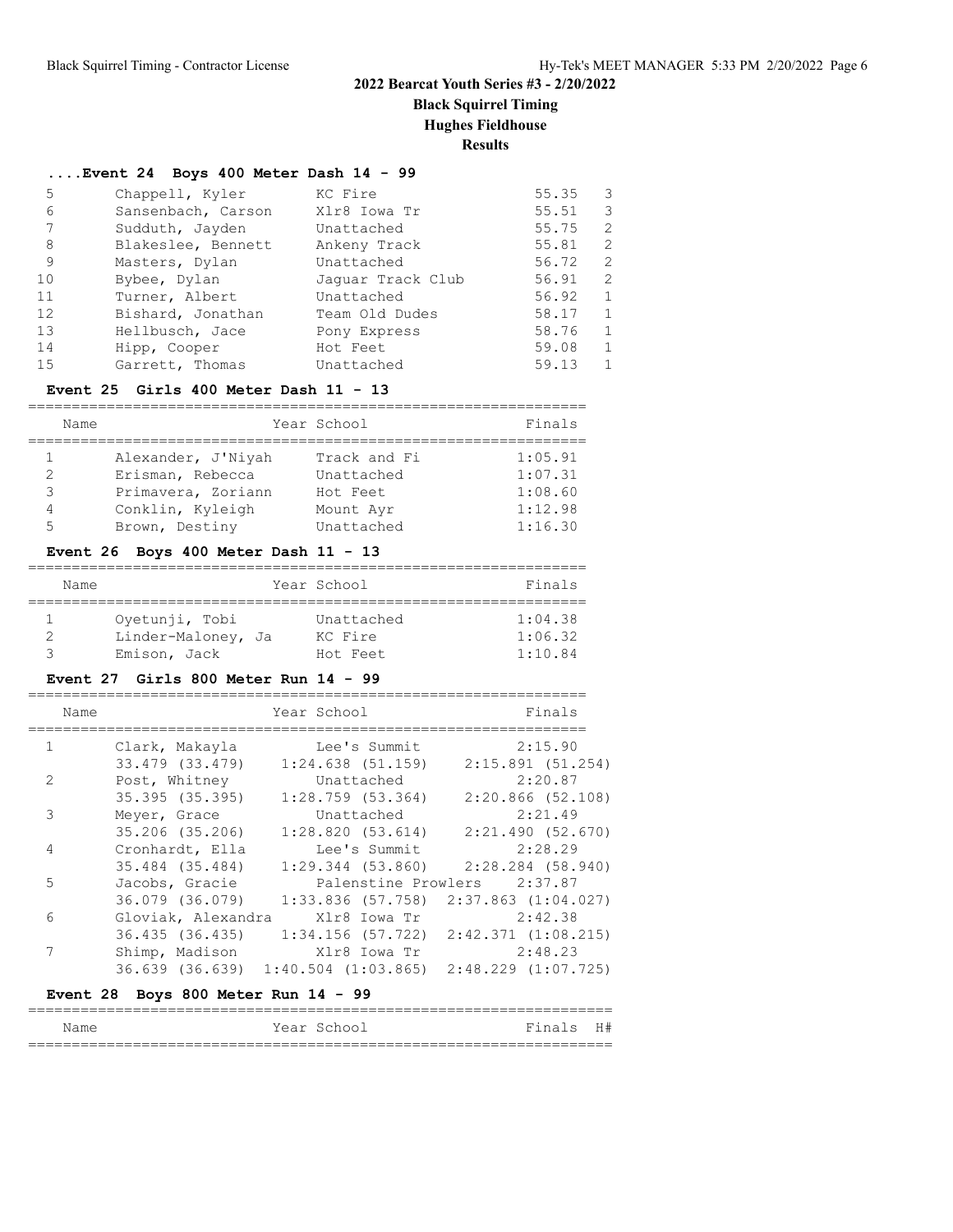**Black Squirrel Timing**

**Hughes Fieldhouse**

**Results**

|                | Event 28 Boys 800 Meter Run 14 - 99 |                            |                                                  |
|----------------|-------------------------------------|----------------------------|--------------------------------------------------|
| $\mathbf{1}$   | Taylor, Braden                      | Ftc                        | 1:58.07 2                                        |
|                | 27.564 (27.564)                     | $1:10.938$ $(43.374)$      | 1:58.070(47.133)                                 |
| $\overline{2}$ | Baker, Tyson                        | Ftc                        | 2:01.98<br>$\overline{2}$                        |
|                | 28.588 (28.588)                     | $1:13.401$ $(44.814)$      | $2:01.980$ (48.579)                              |
| 3              | Ten Pas, Caleb                      | Xlr8 Iowa Tr               | 2:04.41<br>$\overline{2}$                        |
|                | 30.398 (30.398)                     | 1:16.696(46.299)           | 2:04.405(47.709)                                 |
| 4              | Tapp, Grayson                       | Unattached                 | 2:05.55<br>$\overline{2}$                        |
|                | $30.156$ (30.156)                   | 1:16.803(46.647)           | 2:05.543(48.740)                                 |
| 5              | Majors, Cooper                      | Unattached                 | 2:05.77<br>$\overline{2}$                        |
|                | $30.660$ $(30.660)$                 | 1:17.135(46.475)           | $2:05.761$ (48.627)                              |
| 6              | Chappell, Kyler                     | KC Fire                    | 2:06.94<br>- 2                                   |
|                | 30.430(30.430)                      | 1:18.415(47.985)           | 2:06.933(48.518)                                 |
| 7              | Nizzi, Robert                       | Unattached                 | 2:07.85<br>$\overline{2}$                        |
|                | 30.593 (30.593)                     | $1:18.539$ (47.947)        | $2:07.846$ (49.308)                              |
| 8              | Sansenbach, Carson                  | Xlr8 Iowa Tr               | 2:07.94<br>$\overline{2}$                        |
|                | 30.348 (30.348)                     | $1:18.654$ (48.307)        | 2:07.933(49.279)                                 |
| 9              | Peters, Caden                       | Unattached                 | 2:09.21<br>$\overline{2}$                        |
|                | 31.134 (31.134)                     | $1:19.696$ (48.563)        | 2:09.205(49.509)                                 |
| 10             | Wolf, Kale                          | KC Fire                    | 2:10.92<br>$\mathbf{1}$                          |
|                | 31.884 (31.884)                     | $1:19.979$ $(48.095)$      | 2:10.917(50.938)                                 |
| 11             | Donoho, Andrew<br>31.483 (31.483)   | Xlr8 Iowa Tr               | 2:11.27<br>$\overline{2}$<br>$2:11.263$ (50.145) |
| 12             | Fritz, Coulter                      | $1:21.118$ (49.635)<br>Ftc | 2:11.90<br>$\mathbf{1}$                          |
|                | 31.774 (31.774)                     | $1:21.583$ (49.809)        | 2:11.898(50.315)                                 |
| 13             | Torres, Paulo                       | Ftc                        | 2:12.02<br>$\overline{2}$                        |
|                | 31.106 (31.106)                     | $1:20.104$ (48.998)        | $2:12.014$ (51.910)                              |
| 14             | Pleskac, Wes                        | Ftc                        | 2:13.47<br>$\overline{1}$                        |
|                | 32.994 (32.994)                     | $1:22.065$ (49.072)        | $2:13.469$ (51.404)                              |
| 15             | O'Hanlon, Ryland                    | Unattached                 | 2:17.82<br>$\mathbf{1}$                          |
|                | 33.180 (33.180)                     | $1:21.099$ $(47.919)$      | $2:17.818$ (56.719)                              |
| 16             | Hershberger, Londo                  | Ankeny Centennial          | 2:19.85<br>$\mathbf{1}$                          |
|                | 33.582 (33.582)                     | 1:25.635(52.054)           | 2:19.844(54.209)                                 |
| 17             | Masters, Dylan                      | Unattached                 | 2:20.79<br>$\overline{1}$                        |
|                | 33.997 (33.997)                     | 1:28.185(54.189)           | $2:20.789$ (52.604)                              |
| 18             | Morgan, Lucas                       | Unattached                 | 2:20.97<br>$\mathbf{1}$                          |
|                | 33.290 (33.290)                     | 1:21.330(48.040)           | $2:20.964$ (59.634)                              |
| 19             | LaDay, Jase                         | <b>Ftc</b>                 | 2:24.77<br>$\mathbf{1}$                          |
|                | 34.225 (34.225)                     | 1:29.628(55.403)           | 2:24.765(55.138)                                 |
| 20             | Jager, Ty                           | Ftc                        | 2:24.84<br>$\overline{1}$                        |
|                | 34.405 (34.405)                     | 1:30.053(55.648)           | 2:24.839 (54.787)                                |
| 21             | Zheng, Frederic                     | Unattached                 | 2:26.92<br>- 1                                   |
|                | 33.467 (33.467)                     | 1:29.920(56.454)           | 2:26.919(56.999)                                 |
| 22             | holtmeyer, noah                     | Unattached                 | 2:50.08<br>$\overline{1}$                        |
|                | 34.567 (34.567)                     | $1:38.458$ $(1:03.892)$    | $2:50.079$ $(1:11.622)$                          |

#### **Event 29 Girls 800 Meter Run 11 - 13**

| Name          |                               | Year School                                                         | Finals  |
|---------------|-------------------------------|---------------------------------------------------------------------|---------|
| 1             | Primavera, Zoriann Hot Feet   |                                                                     | 2:42.05 |
|               |                               | 34.312 (34.312) 1:36.145 (1:01.833) 2:42.044 (1:05.899)             |         |
| 2             | Doolittle, Addison Unattached |                                                                     | 2:59.56 |
|               |                               | 41.407 (41.407) 1:51.979 (1:10.572) 2:59.552 (1:07.574)             |         |
| $\mathcal{L}$ | Byer, Ashlyn                  | Mount Ayr                                                           | 3:14.60 |
|               |                               | $41.561$ $(41.561)$ $1:54.477$ $(1:12.917)$ $3:14.600$ $(1:20.123)$ |         |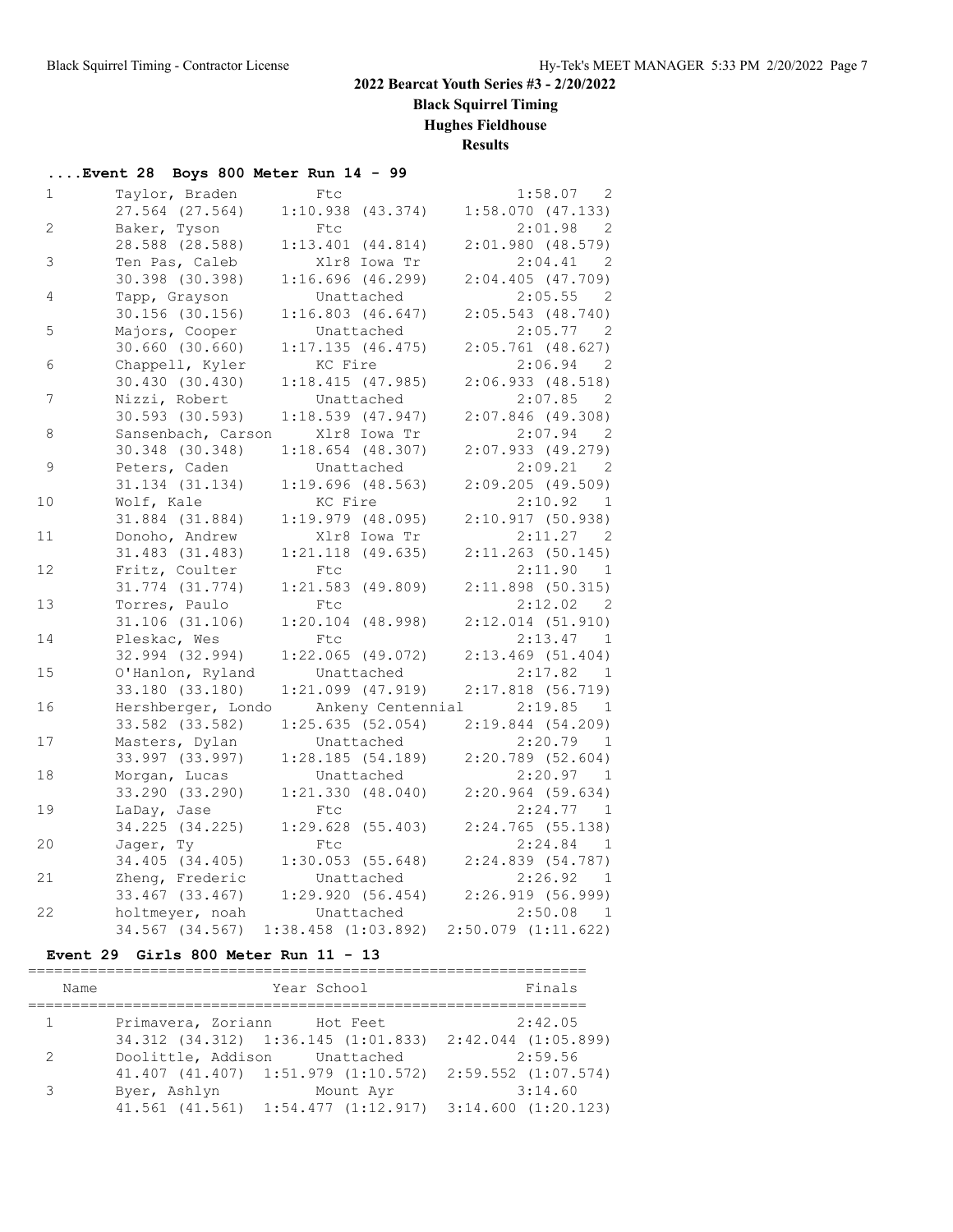**Black Squirrel Timing**

**Hughes Fieldhouse**

**Results**

#### **Event 30 Boys 800 Meter Run 11 - 13**

|  | Name          | Year School                                                         | Finals  |  |  |
|--|---------------|---------------------------------------------------------------------|---------|--|--|
|  |               |                                                                     |         |  |  |
|  | Cole, Jackson | Unattached                                                          | 2:48.59 |  |  |
|  |               | $37.266$ $(37.266)$ $1:42.790$ $(1:05.524)$ $2:48.583$ $(1:05.794)$ |         |  |  |
|  | Emison, Jack  | Hot Feet                                                            | 2:56.36 |  |  |
|  |               | $36.361$ (36.361) $1:44.340$ (1:07.979) $2:56.358$ (1:12.019)       |         |  |  |

#### **Event 31 Girls 1600 Meter Run 14 - 99**

| Name                                         | Year School Near | Finals                                                                                          |  |
|----------------------------------------------|------------------|-------------------------------------------------------------------------------------------------|--|
|                                              |                  |                                                                                                 |  |
| 1 Meyer, Grace Unattached 5:12.05            |                  |                                                                                                 |  |
|                                              |                  | $1:15.777$ $(1:15.777)$ $2:14.164$ $(58.388)$ $3:14.399$ $(1:00.235)$ $4:15.539$ $(1:01.140)$   |  |
| 5:12.048 (56.509)                            |                  |                                                                                                 |  |
| 2 Jacobs, Gracie Palenstine Prowlers 5:29.10 |                  |                                                                                                 |  |
|                                              |                  | 1:15.832 (1:15.832) 2:14.203 (58.372) 3:16.293 (1:02.090) 4:23.634 (1:07.342)                   |  |
| $5:29.094$ $(1:05.460)$                      |                  |                                                                                                 |  |
| 3 Conklin, Madilynn KC Fire 5:46.98          |                  |                                                                                                 |  |
|                                              |                  | $1:17.364$ $(1:17.364)$ $2:23.402$ $(1:06.038)$ $3:34.065$ $(1:10.664)$ $4:43.979$ $(1:09.914)$ |  |
| 5:46.975(1:02.997)                           |                  |                                                                                                 |  |
| 4 Escobar, Izabell Millard South 5:58.30     |                  |                                                                                                 |  |
|                                              |                  | $1:18.544$ $(1:18.544)$ $2:25.798$ $(1:07.254)$ $3:37.859$ $(1:12.062)$ $4:51.653$ $(1:13.794)$ |  |
| $5:58.299$ $(1:06.647)$                      |                  |                                                                                                 |  |
| 5 Hartley, Mayson Xlr8 Iowa Tr 6:04.17       |                  |                                                                                                 |  |
|                                              |                  | 1:19.582 (1:19.582) 2:29.857 (1:10.275) 3:42.744 (1:12.888) 4:55.612 (1:12.868)                 |  |
| 6:04.170(1:08.559)                           |                  |                                                                                                 |  |
| 6 Larson, Annika Xlr8 Iowa Tr 6:08.14        |                  |                                                                                                 |  |
|                                              |                  | $1:19.995$ $(1:19.995)$ $2:31.755$ $(1:11.760)$ $3:46.972$ $(1:15.217)$ $5:01.635$ $(1:14.664)$ |  |
| $6:08.138$ $(1:06.503)$                      |                  |                                                                                                 |  |
| 7 Jicinsky, Ella Xlr8 Iowa Tr 6:19.57        |                  |                                                                                                 |  |
|                                              |                  | $1:21.289$ $(1:21.289)$ $2:33.990$ $(1:12.702)$ $3:52.733$ $(1:18.743)$ $5:11.615$ $(1:18.883)$ |  |
| $6:19.567$ $(1:07.952)$                      |                  |                                                                                                 |  |

#### **Event 32 Boys 1600 Meter Run 14 - 99**

|               | Name                                        | Year School                                                         | Finals  |                   |  |
|---------------|---------------------------------------------|---------------------------------------------------------------------|---------|-------------------|--|
|               | 1 Miller, Nolan                             | Ftc                                                                 | 4:26.26 |                   |  |
|               | 4:26.255(46.034)                            | $1:08.210$ $(1:08.210)$ $1:58.581$ $(50.372)$ $2:50.190$ $(51.609)$ |         | 3:40.221 (50.032) |  |
| 2             | Rivera, Isaac KC Kire                       |                                                                     | 4:32.81 |                   |  |
|               | $1:08.850$ $(1:08.850)$<br>4:32.805(50.847) | $1:59.247$ (50.398) $2:50.585$ (51.338) $3:41.959$ (51.374)         |         |                   |  |
| $\mathcal{E}$ | Owens, Carson                               | Unattached                                                          | 4:35.94 |                   |  |
|               | 4:35.936(52.244)                            | $1:08.517$ $(1:08.517)$ $1:58.875$ $(50.358)$ $2:50.761$ $(51.887)$ |         | 3:43.692 (52.932) |  |
| 4             | Tapp, Grayson                               | Unattached                                                          | 4:38.32 |                   |  |
|               | $1:08.762$ $(1:08.762)$<br>4:38.311(50.428) | $1:59.666$ (50.904) $2:53.166$ (53.500) $3:47.884$ (54.718)         |         |                   |  |
| 5             | Peters, Caden                               | Unattached                                                          | 4:38.79 |                   |  |
|               | 4:38.785(52.035)                            | $1:08.995$ (1:08.995) $2:00.042$ (51.048) $2:53.065$ (53.023)       |         | 3:46.750 (53.685) |  |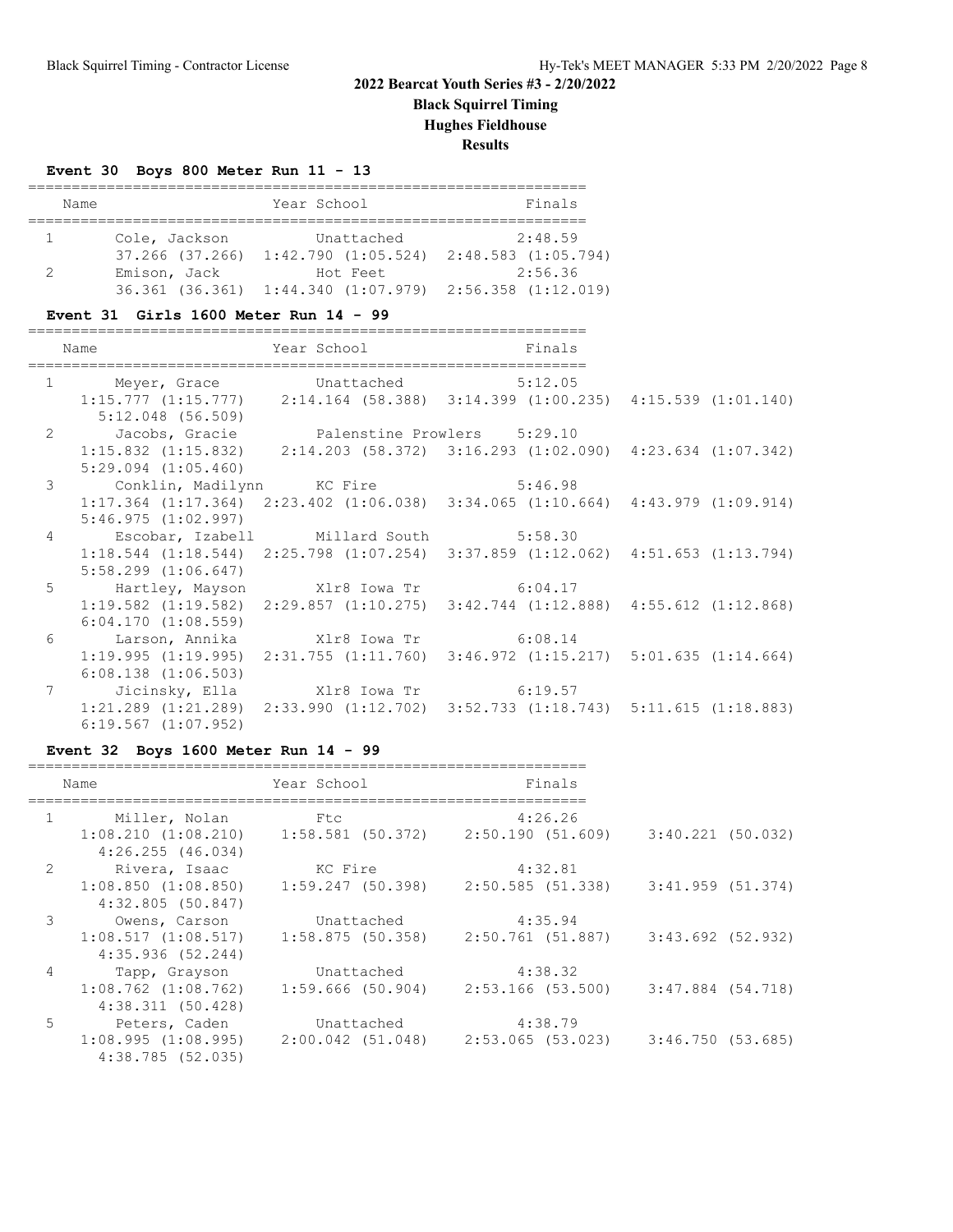**Black Squirrel Timing**

**Hughes Fieldhouse**

**Results**

|    | $\ldots$ Event 32 Boys 1600 Meter Run 14 - 99 |                                       |                                                                                                               |  |
|----|-----------------------------------------------|---------------------------------------|---------------------------------------------------------------------------------------------------------------|--|
|    |                                               |                                       |                                                                                                               |  |
|    |                                               |                                       | 6 Curp, Asher Unattached 4:44.78<br>1:10.499 (1:10.499) 2:04.269 (53.770) 2:58.787 (54.519) 3:54.407 (55.620) |  |
|    | 4:44.777(50.370)                              |                                       |                                                                                                               |  |
|    | 7 Sterling, Cale KC Fire 4:47.31              |                                       |                                                                                                               |  |
|    |                                               |                                       | $1:10.749$ $(1:10.749)$ $2:03.625$ $(52.877)$ $2:58.461$ $(54.837)$ $3:54.655$ $(56.194)$                     |  |
|    | 4:47.307 (52.653)                             |                                       |                                                                                                               |  |
|    | 8 Wolf, Kale KC Fire 4:48.76                  |                                       |                                                                                                               |  |
|    |                                               |                                       | $1:09.264$ $(1:09.264)$ $2:02.047$ $(52.784)$ $2:58.340$ $(56.293)$ $3:53.755$ $(55.415)$                     |  |
|    | 4:48.755 (55.000)                             |                                       |                                                                                                               |  |
|    | 9 Schermerhorn, AJ Unattached 4:48.77         |                                       |                                                                                                               |  |
|    |                                               |                                       | $1:11.156$ (1:11.156) $2:04.920$ (53.764) $3:01.301$ (56.382) $3:58.076$ (56.775)                             |  |
|    | 4:48.762 (50.687)                             |                                       |                                                                                                               |  |
| 10 | Morgan, Lucas Unattached 5:13.00              |                                       |                                                                                                               |  |
|    |                                               |                                       | $1:10.699$ $(1:10.699)$ $2:05.724$ $(55.025)$ $3:06.065$ $(1:00.342)$ $4:11.135$ $(1:05.070)$                 |  |
|    | $5:13.000$ $(1:01.865)$                       |                                       |                                                                                                               |  |
| 11 |                                               | Pingleton, Gabriel Unattached 5:15.42 |                                                                                                               |  |
|    |                                               |                                       | $1:09.672$ $(1:09.672)$ $2:01.722$ $(52.050)$ $3:00.910$ $(59.188)$ $3:59.274$ $(58.364)$                     |  |
|    | 5:15.420(1:16.147)                            |                                       |                                                                                                               |  |
| 12 |                                               | Zheng, Frederic Unattached 5:31.47    |                                                                                                               |  |
|    |                                               |                                       | $1:12.339$ $(1:12.339)$ $2:13.050$ $(1:00.712)$ $3:19.021$ $(1:05.972)$ $4:26.575$ $(1:07.554)$               |  |
|    | $5:31.462$ $(1:04.888)$                       |                                       |                                                                                                               |  |
| 13 |                                               | holtmeyer, noah Unattached 6:13.57    |                                                                                                               |  |
|    |                                               |                                       | $1:15.551$ $(1:15.551)$ $2:27.401$ $(1:11.850)$ $3:46.504$ $(1:19.103)$ $5:02.679$ $(1:16.175)$               |  |
|    | $6:13.567$ $(1:10.889)$                       |                                       |                                                                                                               |  |

#### **Event 33 Girls 1600 Meter Run 11 - 13**

| Name                | Year School | Finals                                                                                          |  |
|---------------------|-------------|-------------------------------------------------------------------------------------------------|--|
| Lovell, Tessa       |             | Pirate Track Club 7:01.55                                                                       |  |
|                     |             |                                                                                                 |  |
|                     |             | $1:26.803$ $(1:26.803)$ $2:45.526$ $(1:18.723)$ $4:15.202$ $(1:29.677)$ $5:43.265$ $(1:28.063)$ |  |
| 7:01.541 (1:18.277) |             |                                                                                                 |  |

#### **Event 34 Boys 1600 Meter Run 11 - 13**

| Name                    | Year School                   | Finals                                                                                          |  |
|-------------------------|-------------------------------|-------------------------------------------------------------------------------------------------|--|
|                         | Masterson, Grayson Unattached | 5:54.77                                                                                         |  |
|                         |                               | $1:22.617$ $(1:22.617)$ $2:32.939$ $(1:10.323)$ $3:44.543$ $(1:11.604)$ $4:54.662$ $(1:10.119)$ |  |
| $5:54.768$ $(1:00.107)$ |                               |                                                                                                 |  |
| Galapin, Vince          | Unattached                    | 6:05.22                                                                                         |  |
|                         |                               | $1:22.959$ $(1:22.959)$ $2:33.277$ $(1:10.318)$ $3:45.132$ $(1:11.855)$ $4:54.507$ $(1:09.375)$ |  |
| $6:05.219$ $(1:10.713)$ |                               |                                                                                                 |  |

#### **Event 35 Boys 60 Meter Hurdles 39" 14 - 99**

| Name          | Year School  | Finals |
|---------------|--------------|--------|
| Bowell, Judah | Pony Express | 9 0 1  |
| Hockett, Cody | Hot Feet     | 10.59  |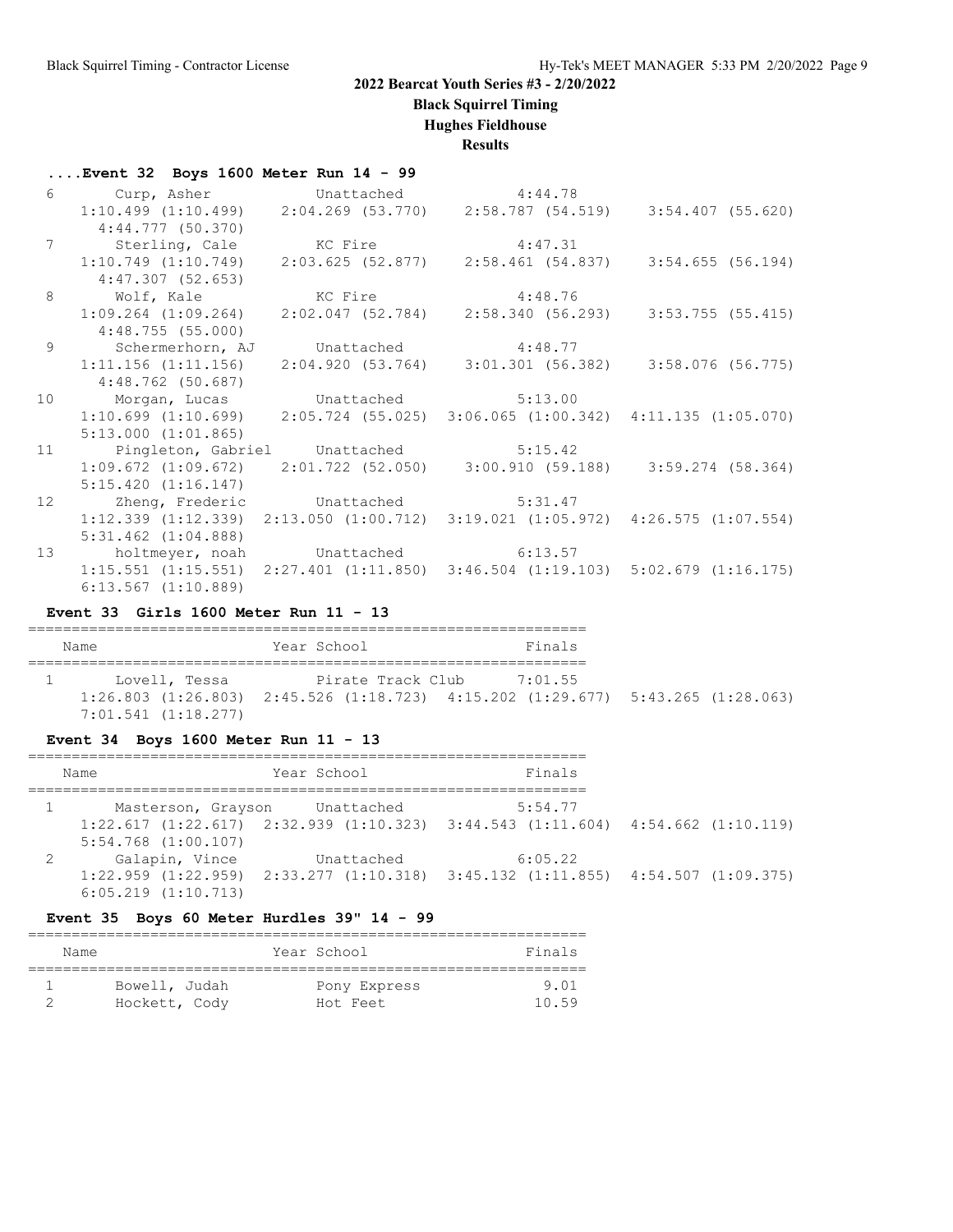**Black Squirrel Timing**

**Hughes Fieldhouse**

**Results**

#### **Event 36 Girls 60 Meter Hurdles 33" 14 - 99**

| Name   |                                     | Year School                         | Finals        |
|--------|-------------------------------------|-------------------------------------|---------------|
|        | Kramer, Olivia                      | Xlr8 Iowa Tr                        | 9.46          |
| 2<br>3 | Casteel, Allison<br>Downs, Laura    | Southern Iowa Track<br>Xlr8 Iowa Tr | 9.92<br>10.56 |
| 4      | Margheim, Gabriell                  | Unattached                          | 11.17         |
| 5      | Davis, Hailey                       | Xlr8 Iowa Tr                        | 11.26         |
| 6      | Batterson, Brookly<br>Mason, Sophia | Southern Iowa Track<br>Xlr8 Iowa Tr | 11.86<br>DNF  |

#### **Event 39 Girls Weight Throw 14 - 99**

==========================================================================

| Name |                |                        | Year School |              | Finals       |       |
|------|----------------|------------------------|-------------|--------------|--------------|-------|
|      |                |                        |             |              |              |       |
|      | Spencer, Megan |                        |             | Pony Express | $27 - 00.00$ | 8.22m |
|      |                | 23-07 27-00 27-00 FOUL |             |              |              |       |

#### **Event 41 Girls High Jump 14 - 99**

|               | Name |              |                                     |     |                                                                              | Year School |            |              |        |          | Finals      |       |
|---------------|------|--------------|-------------------------------------|-----|------------------------------------------------------------------------------|-------------|------------|--------------|--------|----------|-------------|-------|
|               |      |              | Cole, Claire                        |     |                                                                              |             | Unattached |              |        |          | $5 - 00.00$ | 1.52m |
|               |      |              |                                     |     | $3-06$ $3-08$ $3-10$ $4-00$ $4-02$ $4-04$ $4-06$ $4-08$ $4-10$ $5-00$ $5-02$ |             |            |              |        |          |             |       |
|               | P    | $\mathbf{P}$ |                                     |     | P P P P O                                                                    |             |            | $\circ$ O    | $\cap$ | $\Omega$ | XXX         |       |
| $\mathcal{L}$ |      |              | Galvin, Claire                      |     |                                                                              |             | Unattached |              |        |          | $4 - 10.00$ | 1.47m |
|               |      |              |                                     |     | $3-06$ $3-08$ $3-10$ $4-00$ $4-02$ $4-04$ $4-06$ $4-08$ $4-10$ $5-00$        |             |            |              |        |          |             |       |
|               | P    |              |                                     |     | P P P P                                                                      | P           | $\Omega$   | XO.          | ∩      | XXX      |             |       |
| 3             |      |              | Glynn, Kay                          |     |                                                                              |             |            | Pony Express |        |          | $3 - 10.00$ | 1.16m |
|               |      |              | $3 - 06$ $3 - 08$ $3 - 10$ $4 - 00$ |     |                                                                              |             |            |              |        |          |             |       |
|               | Ω    | ∩            | ∩                                   | XXX |                                                                              |             |            |              |        |          |             |       |

#### **Event 42 Boys High Jump 14 - 99**

|                | Name              |                             |        |                                    |                                                         |    |       | Year School in the School and the School and School            |                |            | Finals                             |                                           |
|----------------|-------------------|-----------------------------|--------|------------------------------------|---------------------------------------------------------|----|-------|----------------------------------------------------------------|----------------|------------|------------------------------------|-------------------------------------------|
|                | $1 \qquad \qquad$ |                             |        |                                    |                                                         |    |       |                                                                |                |            | Flores, Jesus Pony Express 6-02.00 | 1.87m                                     |
|                |                   |                             |        |                                    |                                                         |    |       | 4-04 4-06 4-08 4-10 5-00 5-02 5-04 5-06 5-08 6-00 6-02 6-04    |                |            |                                    |                                           |
|                |                   |                             |        | P P P P                            | $\mathbf{P}$                                            | XO |       | $O$ XO                                                         | $\overline{O}$ | XXO XO XXX |                                    |                                           |
| $\overline{2}$ |                   |                             |        |                                    |                                                         |    |       |                                                                |                |            |                                    | McMullin, Max 5-06.00 1.67m               |
|                |                   |                             |        |                                    |                                                         |    |       | $4-04$ $4-06$ $4-08$ $4-10$ $5-00$ $5-02$ $5-04$ $5-06$ $5-08$ |                |            |                                    |                                           |
|                |                   |                             |        | P P P P                            | $\mathbb{P}$                                            | XO | XO XO | XO                                                             | XXX            |            |                                    |                                           |
| 3              |                   |                             |        |                                    |                                                         |    |       | Messner, Ben Nony Express                                      |                |            |                                    | $5 - 04.00$ 1.62m                         |
|                |                   |                             |        |                                    | $4-04$ $4-06$ $4-08$ $4-10$ $5-00$ $5-02$ $5-04$ $5-06$ |    |       |                                                                |                |            |                                    |                                           |
|                |                   |                             |        | P P P P XO                         |                                                         |    |       | O XO XXX                                                       |                |            |                                    |                                           |
|                | $\overline{4}$    |                             |        |                                    |                                                         |    |       | Rhoades, Andrew Pony Express                                   |                |            |                                    | J5-04.00 1.62m                            |
|                |                   |                             |        |                                    | $4-04$ $4-06$ $4-08$ $4-10$ $5-00$ $5-02$ $5-04$ $5-06$ |    |       |                                                                |                |            |                                    |                                           |
|                |                   |                             |        |                                    | P P O O O                                               |    |       | O XXO XXX                                                      |                |            |                                    |                                           |
| 5              |                   |                             |        |                                    | Sorenson, Wade Unattached                               |    |       |                                                                |                |            |                                    | $4 - 10.00$ 1.47m                         |
|                |                   |                             |        | $4-04$ $4-06$ $4-08$ $4-10$ $5-00$ |                                                         |    |       |                                                                |                |            |                                    |                                           |
|                |                   | $\circ$ $\circ$ $\circ$     |        |                                    | O XXX                                                   |    |       |                                                                |                |            |                                    |                                           |
| 6              |                   |                             |        |                                    |                                                         |    |       |                                                                |                |            |                                    | Thomas, Maddux Pony Express 4-08.00 1.42m |
|                |                   | $4-04$ $4-06$ $4-08$ $4-10$ |        |                                    |                                                         |    |       |                                                                |                |            |                                    |                                           |
|                | P                 |                             | P OXXX |                                    |                                                         |    |       |                                                                |                |            |                                    |                                           |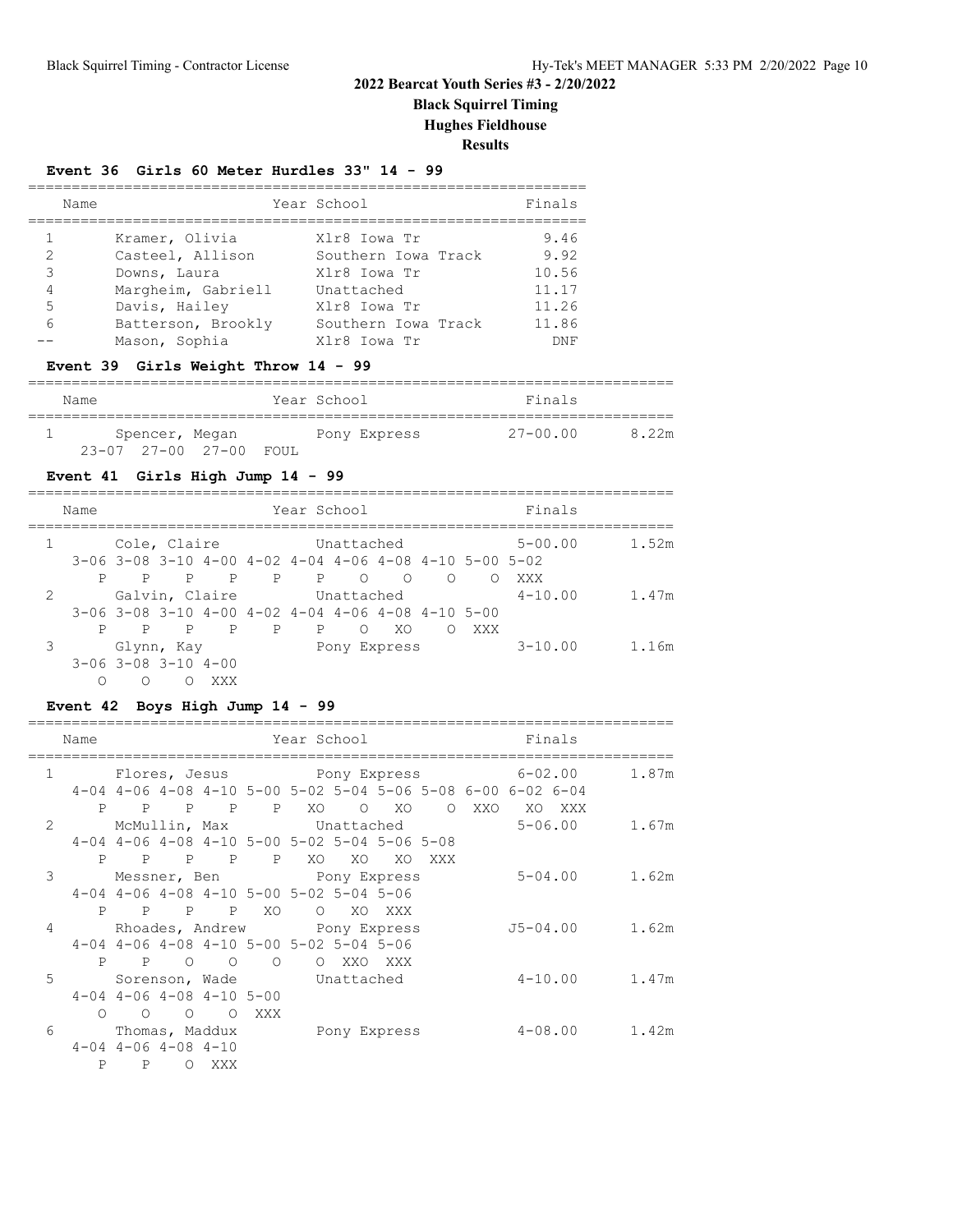**Black Squirrel Timing**

**Hughes Fieldhouse**

**Results**

#### **Event 43 Girls Pole Vault 14 - 99**

|                | Name           |                                                       | Year School | Finals             |                   |
|----------------|----------------|-------------------------------------------------------|-------------|--------------------|-------------------|
|                |                | 1 Evans, Isabella Unattached                          |             | $11 - 00.00$ 3.35m |                   |
|                |                | 7-00 7-06 8-00 8-06 9-00 9-06 10-00 10-06 11-00 11-06 |             |                    |                   |
|                |                | P P P P P P XO XO O XXX                               |             |                    |                   |
|                | $\overline{2}$ | Lindstrom, Kaiti Xtreme 511-00.00 3.35m               |             |                    |                   |
|                |                | 7-00 7-06 8-00 8-06 9-00 9-06 10-00 10-06 11-00 11-06 |             |                    |                   |
|                |                | P P P P P P P O O XXO XXX                             |             |                    |                   |
| 3 <sup>7</sup> |                | Baker, Reece                                          | Xtreme      | $10 - 06.00$ 3.20m |                   |
|                |                | 7-00 7-06 8-00 8-06 9-00 9-06 10-00 10-06 11-00       |             |                    |                   |
|                |                |                                                       |             |                    |                   |
| 4              |                |                                                       |             |                    |                   |
|                |                | 7-00 7-06 8-00 8-06 9-00 9-06 10-00 10-06 11-00       |             |                    |                   |
|                |                | P P P P O O XXO XO XXX                                |             |                    |                   |
| 5              |                | Carver, Alyssa Unattached 10-00.00 3.04m              |             |                    |                   |
|                |                | 7-00 7-06 8-00 8-06 9-00 9-06 10-00 10-06             |             |                    |                   |
|                |                | P P P P O O O XXX                                     |             |                    |                   |
|                |                | 6 Fleetwood, Ava Unattached                           |             | J10-00.00 3.04m    |                   |
|                |                | 7-00 7-06 8-00 8-06 9-00 9-06 10-00 10-06             |             |                    |                   |
|                |                | P P P P O O XO XXX                                    |             |                    |                   |
| $7^{\circ}$    |                | Carpenter, Lauren Unattached                          |             | $9 - 06.00$ 2.89m  |                   |
|                |                | 7-00 7-06 8-00 8-06 9-00 9-06 10-00                   |             |                    |                   |
|                |                | P P O O O O XXX                                       |             |                    |                   |
| 8              |                | Neighbour, Tori Xtreme                                |             | $J9-06.00$ 2.89m   |                   |
|                |                | $7-00$ $7-06$ $8-00$ $8-06$ $9-00$ $9-06$ $10-00$     |             |                    |                   |
|                |                | P P P O XXO XXO XXX<br>Stokely, Kinslee Unattached    |             | $9 - 00.00$ 2.74m  |                   |
| 9              |                | $7-00$ $7-06$ $8-00$ $8-06$ $9-00$ $9-06$             |             |                    |                   |
|                |                | P P P P O XXX                                         |             |                    |                   |
|                |                | 10 Prestia, Megan Xtreme                              |             |                    | $8 - 06.00$ 2.59m |
|                |                | $7 - 00$ $7 - 06$ $8 - 00$ $8 - 06$ $9 - 00$          |             |                    |                   |
|                |                | P O O O XXX                                           |             |                    |                   |
|                |                | 10 Leming, Sarah Xtreme                               |             |                    | $8 - 06.00$ 2.59m |
|                |                | $7-00$ $7-06$ $8-00$ $8-06$ $9-00$                    |             |                    |                   |
|                |                | P O O O XXX                                           |             |                    |                   |
|                |                |                                                       |             |                    |                   |
|                |                |                                                       |             |                    |                   |
|                |                | O O O XXX                                             |             |                    |                   |
| 13             |                | O'Hanlon, Adelyn Unattached                           |             | J8-00.00 2.43m     |                   |
|                |                | $7 - 00$ $7 - 06$ $8 - 00$ $8 - 06$                   |             |                    |                   |
|                |                | O O XXO XXX                                           |             |                    |                   |
| 14             |                | Gajewski, Ana Xtreme                                  |             |                    | $7 - 06.00$ 2.28m |
|                |                | $7 - 00$ $7 - 06$ $8 - 00$                            |             |                    |                   |
|                |                | O O XXX                                               |             |                    |                   |
|                |                | Goodmon, Abby Unattached                              |             | ΝH                 |                   |
|                | $7 - 00$       |                                                       |             |                    |                   |

# **Event 44 Boys Pole Vault 14 - 99**

XXX

========================================================================== Name Year School Finals ==========================================================================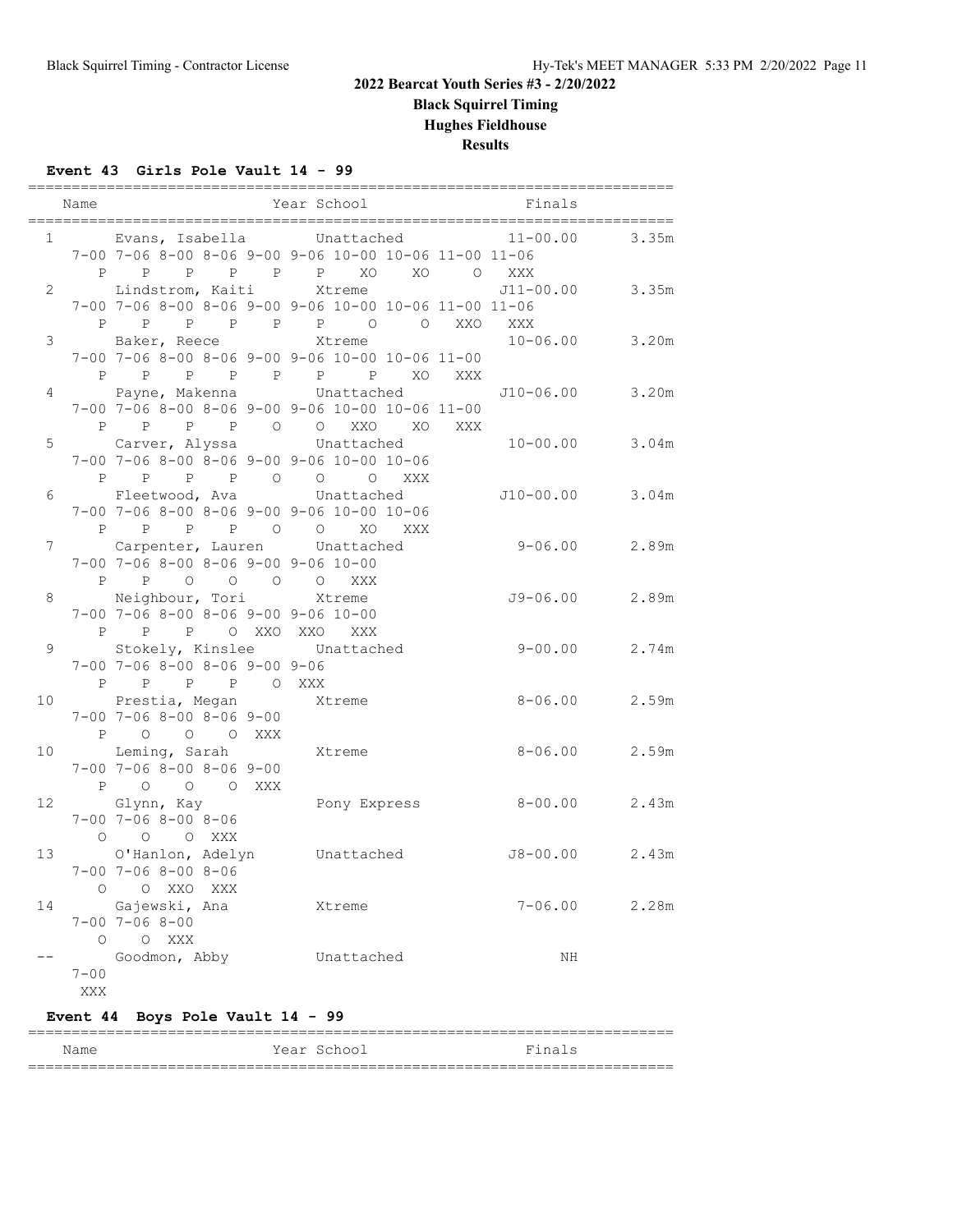**Black Squirrel Timing**

## **Hughes Fieldhouse**

**Results**

#### **....Event 44 Boys Pole Vault 14 - 99**

| $1 \quad$    |                   |                                              | Schmidt, Evan Xtreme                       |  |                                                                                |    | $14 - 00.00$ 4.26m |       |                                                                                      |     |
|--------------|-------------------|----------------------------------------------|--------------------------------------------|--|--------------------------------------------------------------------------------|----|--------------------|-------|--------------------------------------------------------------------------------------|-----|
|              |                   |                                              |                                            |  |                                                                                |    |                    |       | 7-00 8-00 8-06 9-00 9-06 10-00 10-06 11-00 11-06 12-00 12-06 13-00 13-06 14-00 14-06 |     |
|              | $P \qquad \qquad$ |                                              |                                            |  | P P P P P P P P P P P O O                                                      |    |                    |       | $\overline{O}$                                                                       | XXX |
| $\mathbf{2}$ |                   |                                              |                                            |  | Quarles, Ian Chattached 13-06.00 4.11m                                         |    |                    |       |                                                                                      |     |
|              |                   |                                              |                                            |  | 7-00 8-00 8-06 9-00 9-06 10-00 10-06 11-00 11-06 12-00 12-06 13-00 13-06 14-00 |    |                    |       |                                                                                      |     |
|              |                   |                                              |                                            |  | P P P P P P P P P P P P O O XXX                                                |    |                    |       |                                                                                      |     |
| $\mathbf{2}$ |                   |                                              |                                            |  | McCormick, Kurtis Xtreme 13-06.00                                              |    |                    | 4.11m |                                                                                      |     |
|              |                   |                                              |                                            |  | 7-00 8-00 8-06 9-00 9-06 10-00 10-06 11-00 11-06 12-00 12-06 13-00 13-06 14-00 |    |                    |       |                                                                                      |     |
|              |                   |                                              |                                            |  | P P P P P P P P P P P O P O O XXX                                              |    |                    |       |                                                                                      |     |
| 4            |                   |                                              | Stone, Cooper Unattached                   |  | $13 - 00.00$                                                                   |    |                    | 3.96m |                                                                                      |     |
|              |                   |                                              |                                            |  | 7-00 8-00 8-06 9-00 9-06 10-00 10-06 11-00 11-06 12-00 12-06 13-00 13-06       |    |                    |       |                                                                                      |     |
|              |                   |                                              |                                            |  | P P P P P P P P P O XO                                                         |    | XO XXX             |       |                                                                                      |     |
| 5            |                   |                                              |                                            |  | VanKeirsbilck, Tho Xtreme 12-06.00 3.81m                                       |    |                    |       |                                                                                      |     |
|              |                   |                                              |                                            |  | 7-00 8-00 8-06 9-00 9-06 10-00 10-06 11-00 11-06 12-00 12-06 13-00             |    |                    |       |                                                                                      |     |
|              |                   |                                              |                                            |  | P P P P P P P P XXO O O                                                        |    | XXX                |       |                                                                                      |     |
| 6            |                   |                                              | Quillen, Aaron Unattached                  |  |                                                                                |    | J12-06.00 3.81m    |       |                                                                                      |     |
|              |                   |                                              |                                            |  | 7-00 8-00 8-06 9-00 9-06 10-00 10-06 11-00 11-06 12-00 12-06 13-00             |    |                    |       |                                                                                      |     |
|              |                   |                                              |                                            |  | P P P P P P P P P P O XO                                                       |    | XXX                |       |                                                                                      |     |
| $7^{\circ}$  |                   |                                              |                                            |  | Rice, Zakaria both Unattached J12-06.00 3.81m                                  |    |                    |       |                                                                                      |     |
|              |                   |                                              |                                            |  | 7-00 8-00 8-06 9-00 9-06 10-00 10-06 11-00 11-06 12-00 12-06 13-00             |    |                    |       |                                                                                      |     |
|              |                   |                                              |                                            |  | P P P P P P P P P XO XXO                                                       |    | XXX                |       |                                                                                      |     |
| 8            |                   |                                              | Collins, Spencer Xtreme                    |  |                                                                                |    | $12 - 00.00$ 3.65m |       |                                                                                      |     |
|              |                   |                                              |                                            |  | 7-00 8-00 8-06 9-00 9-06 10-00 10-06 11-00 11-06 12-00 12-06                   |    |                    |       |                                                                                      |     |
|              |                   |                                              |                                            |  | P P P P P P O XXO XXO XXO XXX                                                  |    |                    |       |                                                                                      |     |
| 9            |                   |                                              | Stephenson, Trento Unattached              |  |                                                                                |    | $10 - 00.00$ 3.04m |       |                                                                                      |     |
|              |                   |                                              | 7-00 8-00 8-06 9-00 9-06 10-00 10-06       |  |                                                                                |    |                    |       |                                                                                      |     |
|              |                   |                                              | P P XO O XXO O XXX                         |  |                                                                                |    |                    |       |                                                                                      |     |
| 10           |                   |                                              |                                            |  | O'Hanlon, Ryland Unattached 9-00.00 2.74m                                      |    |                    |       |                                                                                      |     |
|              |                   | $7 - 00$ $8 - 00$ $8 - 06$ $9 - 00$ $9 - 06$ |                                            |  |                                                                                |    |                    |       |                                                                                      |     |
|              |                   | O XO O XO XXX                                |                                            |  |                                                                                |    |                    |       |                                                                                      |     |
|              |                   |                                              | Schmidt, Logan Unattached                  |  |                                                                                | NH |                    |       |                                                                                      |     |
|              |                   |                                              | 7-00 8-00 8-06 9-00 9-06 10-00 10-06 11-00 |  |                                                                                |    |                    |       |                                                                                      |     |
|              |                   |                                              | P P P P P P P XXX                          |  |                                                                                |    |                    |       |                                                                                      |     |
|              |                   |                                              |                                            |  |                                                                                |    |                    |       |                                                                                      |     |

#### **Event 45 Girls Pole Vault 11 - 13**

| Name                 | Year School       | Finals      |       |
|----------------------|-------------------|-------------|-------|
| Snyder, Ella         | extreme athletics | $8 - 00.00$ | 2.43m |
| 7-00 7-06 8-00 8-06  |                   |             |       |
| XXO<br>- XO<br>XXX X |                   |             |       |

## **Event 47 Girls Triple Jump 14 - 99**

|                | Name                                                        | Year School  | Finals       |        |
|----------------|-------------------------------------------------------------|--------------|--------------|--------|
|                | Klein, Emma<br>$36 - 03$ $37 - 05$ $37 - 07$ $37 - 01$ , 50 | Pony Express | $37 - 07.00$ | 11.45m |
| 2              | davis, kyla<br>FOUL FOUL 34-01 34-05                        | Unattached   | $34 - 05.00$ | 10.49m |
| 3              | Henry, Abbey<br>$33-01$ $32-04$ $33-04$ $33-02.50$          | Pony Express | $33 - 04.00$ | 10.16m |
| $\overline{4}$ | Cole, Claire<br>$31-04$ $33-02$ $32-08$ $31-07.50$          | Unattached   | $33 - 02.00$ | 10.10m |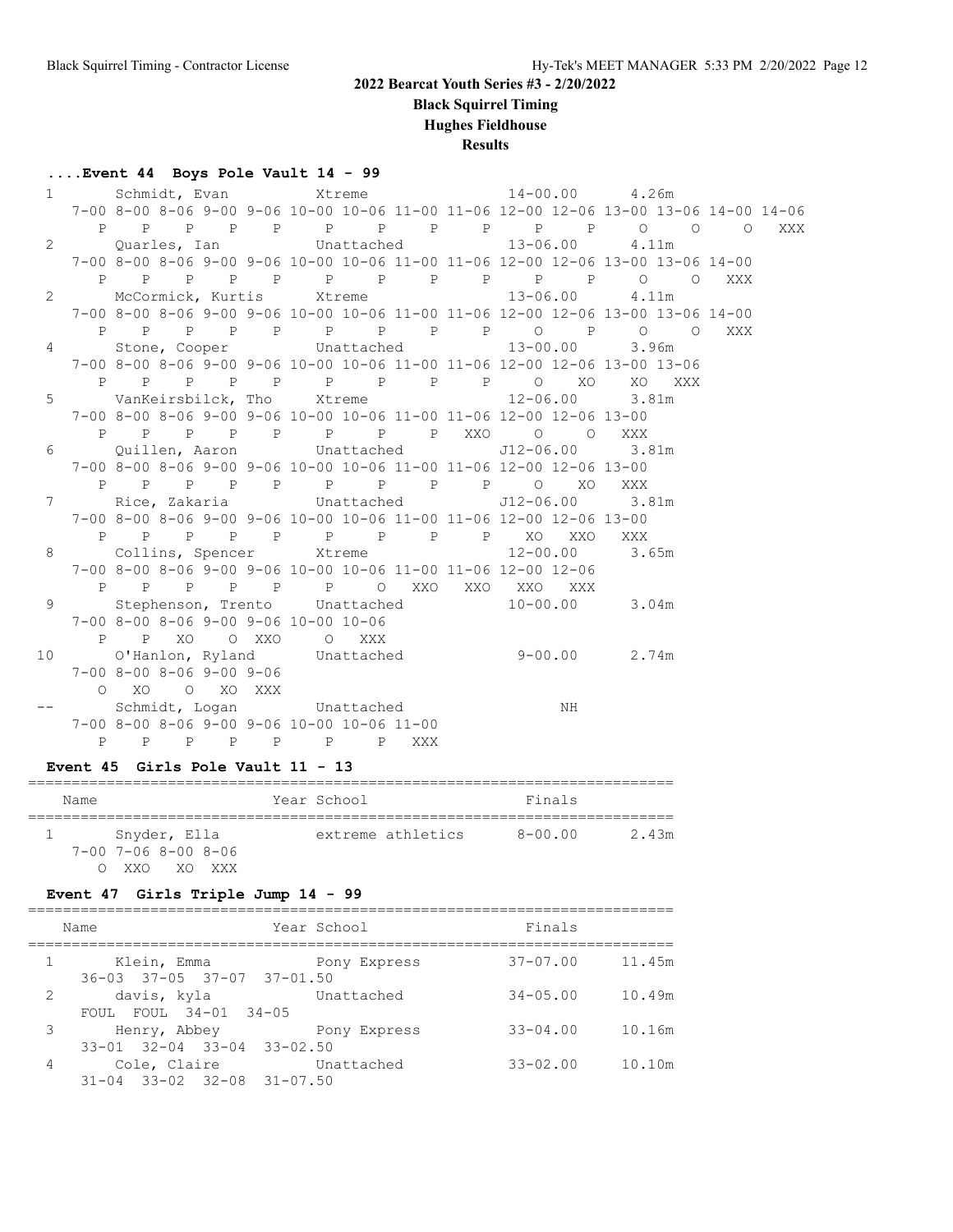**Black Squirrel Timing**

**Hughes Fieldhouse**

**Results**

| Event 47 Girls Triple Jump 14 - 99      |          |       |
|-----------------------------------------|----------|-------|
| 5 Martin, Carissa Unattached            | 31-07.00 | 9.62m |
| $31-07$ $30-04$ $30-09$ PASS            |          |       |
| 6 Glynn, Kay               Pony Express | 27-00.00 | 8.22m |
| $25 - 06$ $27 - 00$ $26 - 08$ $26 - 02$ |          |       |

## **Event 48 Boys Triple Jump 14 - 99**

| _<br>____ |      | ____________ |
|-----------|------|--------------|
| .         | $ -$ |              |

| Name.                        | rear school | Finals       |        |
|------------------------------|-------------|--------------|--------|
| Stone, Keaton                | Unattached  | $41 - 04.00$ | 12.59m |
| $41-00$ FOUL $41-04$ $40-09$ |             |              |        |
| Myers, Sam                   | Hot Feet    | $39 - 01.50$ | 11.92m |
| 38-06 39-01 39-01 39-01.50   |             |              |        |

#### **Event 49 Boys 3200 Meter Run 14 - 99**

|                 | Name                    | Year School                                                           | Finals                                |                         |
|-----------------|-------------------------|-----------------------------------------------------------------------|---------------------------------------|-------------------------|
| 1               | Waters, Carter          | Ftc                                                                   | 9:15.11                               |                         |
|                 |                         | 34.434 (34.434) 1:27.648 (53.214) 2:20.205 (52.558)                   |                                       | 3:15.139(54.934)        |
|                 | $4:08.089$ (52.950)     | 4:59.578 (51.489)                                                     | 5:51.023(51.445)                      | $6:43.314$ $(52.292)$   |
|                 | $7:35.706$ (52.393)     | 8:26.985(51.279)                                                      | 9:15.110(48.125)                      |                         |
| $\mathbf{2}$    | Blay, Riley             | Unattached                                                            | 9:28.55                               |                         |
|                 | 34.634 (34.634)         | $1:27.931$ (53.298)                                                   | $2:20.483$ (52.552)                   | 3:15.390(54.908)        |
|                 | $4:08.396$ (53.007)     | $4:59.888$ $(51.492)$                                                 | $5:51.538$ $(51.650)$                 | $6:45.389$ $(53.852)$   |
|                 | 7:40.585(55.197)        | 8:36.529 (55.944)                                                     | $9:28.548$ (52.019)                   |                         |
| $\mathfrak{Z}$  | Haughton, Wyatt         | Unattached                                                            | 9:31.97                               |                         |
|                 | 34.244 (34.244)         | $1:27.363$ (53.119)                                                   | $2:20.864$ (53.502)                   | 3:15.706(54.843)        |
|                 | 4:09.924(54.218)        | $5:03.239$ $(53.315)$                                                 | 5:57.255(54.017)                      | 6:52.315(55.060)        |
|                 | $7:47.984$ (55.669)     | 8:42.635(54.652)                                                      | $9:31.964$ (49.329)                   |                         |
| $\overline{4}$  | Owens, Carson           | Unattached                                                            | 9:35.75                               |                         |
|                 | 34.023 (34.023)         | $1:26.814$ (52.792) $2:19.928$ (53.114)                               |                                       | $3:14.849$ (54.922)     |
|                 | 4:08.896(54.048)        | 5:02.559(53.663)                                                      | 5:57.518 (54.959)                     | $6:53.048$ (55.530)     |
|                 | 7:49.321(56.274)        | 8:43.945 (54.624)                                                     | 9:35.744 (51.799)                     |                         |
| 5               | Pingleton, Gabriel      | Unattached                                                            | 10:18.11                              |                         |
|                 | 33.441 (33.441)         | $1:25.455$ (52.014)                                                   | $2:19.234$ (53.779)                   | $3:14.619$ (55.385)     |
|                 | 4:14.959(1:00.340)      | $5:17.553$ $(1:02.594)$                                               | $6:19.261$ $(1:01.709)$               | 7:18.120(58.859)        |
|                 | $8:20.754$ $(1:02.634)$ | $9:22.104$ $(1:01.350)$                                               | 10:18.106(56.003)                     |                         |
| 6               | Curp, Asher             | Unattached                                                            | 10:20.98                              |                         |
|                 |                         | 34.883 (34.883) 1:28.195 (53.313) 2:21.153 (52.958) 3:16.526 (55.374) |                                       |                         |
|                 | $4:14.688$ (58.162)     | $5:15.156$ $(1:00.469)$                                               | 6:16.495(1:01.339)                    | $7:19.804$ $(1:03.309)$ |
|                 | $8:22.671$ $(1:02.868)$ | $9:25.789$ $(1:03.118)$                                               | $10:20.978$ (55.189)                  |                         |
| $7\overline{ }$ | Bishard, Jonathan       | Team Old Dudes                                                        | 10:28.30                              |                         |
|                 | 36.904 (36.904)         | 1:33.796 (56.893)                                                     | 2:31.464 (57.668) 3:30.970 (59.507)   |                         |
|                 | 4:29.681(58.712)        |                                                                       | $5:26.929$ (57.248) 6:25.786 (58.858) | $7:25.966$ $(1:00.180)$ |
|                 | $8:31.849$ $(1:05.883)$ | $9:33.389$ $(1:01.540)$                                               | 10:28.295(54.907)                     |                         |
| 8               | Garrett, Thomas         | Unattached                                                            | 10:28.73                              |                         |
|                 | 36.280 (36.280)         | $1:33.299$ (57.019) $2:31.074$ (57.775) $3:29.879$ (58.805)           |                                       |                         |
|                 | 4:29.625(59.747)        | 5:27.453 (57.828)                                                     | $6:27.474$ $(1:00.022)$               | $7:29.983$ $(1:02.509)$ |
|                 | $8:31.828$ $(1:01.845)$ | $9:33.535$ $(1:01.708)$                                               | $10:28.728$ (55.193)                  |                         |
| 9               | Houg, Collin            | Xlr8 Iowa Tr                                                          | 10:32.94                              |                         |
|                 |                         | 34.488 (34.488) 1:29.429 (54.942) 2:26.600 (57.172) 3:26.283 (59.683) |                                       |                         |
|                 |                         | $4:26.463$ $(1:00.180)$ $5:26.844$ $(1:00.382)$                       | $6:27.921$ $(1:01.078)$               | $7:30.423$ $(1:02.502)$ |
|                 | $8:32.866$ $(1:02.444)$ | $9:34.728$ $(1:01.862)$                                               | $10:32.934$ (58.207)                  |                         |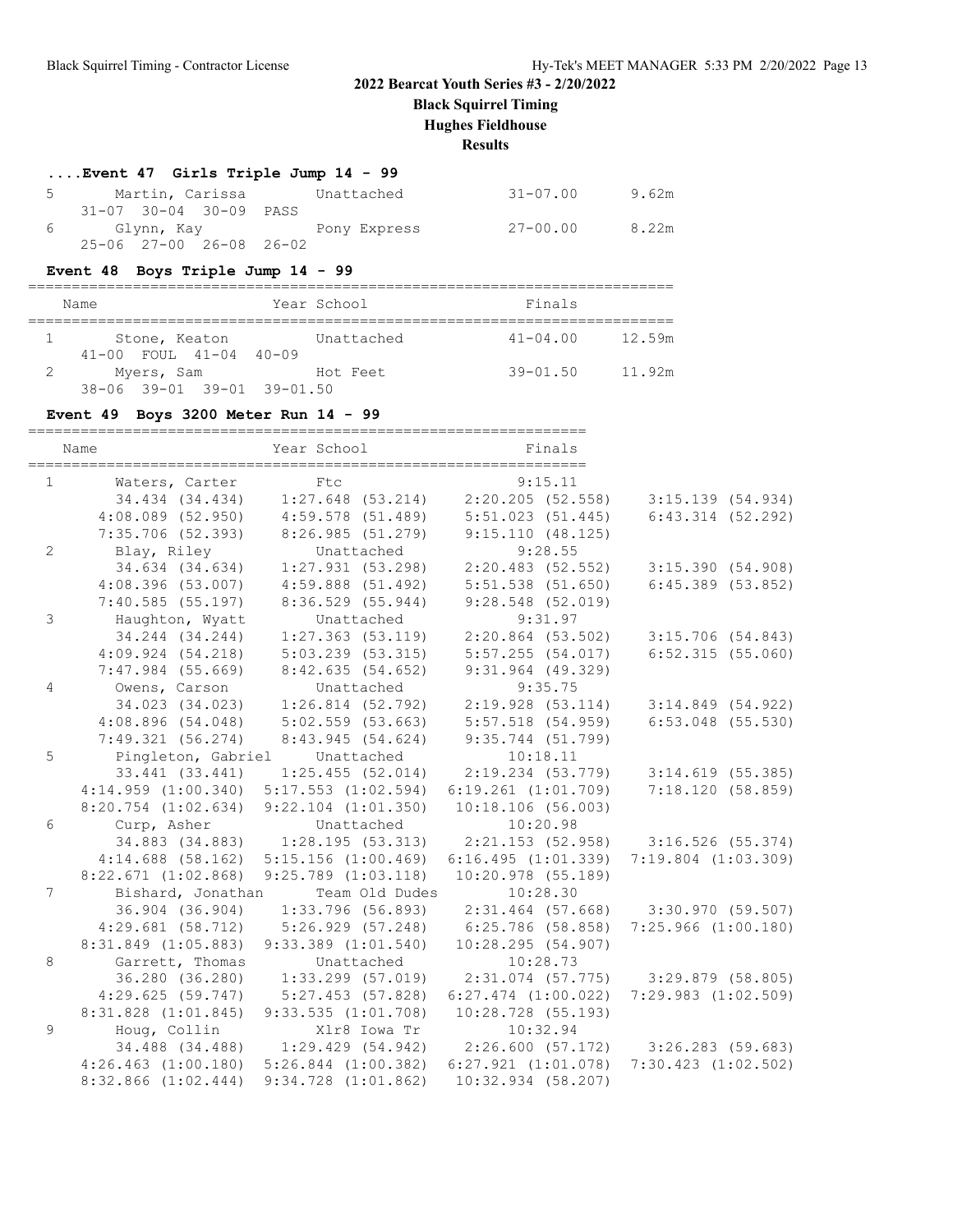**Black Squirrel Timing**

**Hughes Fieldhouse**

**Results**

## **....Event 49 Boys 3200 Meter Run 14 - 99**

| 10 | Williams, Jonathon | Unattached                                                              | 10:33.47                                                              |                                     |
|----|--------------------|-------------------------------------------------------------------------|-----------------------------------------------------------------------|-------------------------------------|
|    |                    | 34.836 (34.836) 1:30.148 (55.312)                                       |                                                                       | 2:27.085 (56.938) 3:26.391 (59.307) |
|    |                    | $4:26.099$ (59.708) 5:25.704 (59.605)                                   | 6:25.515(59.812)                                                      | 7:27.306 (1:01.792)                 |
|    |                    | $8:30.308$ $(1:03.002)$ $9:33.615$ $(1:03.308)$                         | 10:33.470(59.855)                                                     |                                     |
| 11 | Schermerhorn, Tyle | Unattached                                                              | 10:40.02                                                              |                                     |
|    |                    |                                                                         | 35.930 (35.930) 1:32.228 (56.298) 2:30.790 (58.563) 3:30.638 (59.848) |                                     |
|    |                    | $4:30.546$ (59.909) $5:32.139$ (1:01.593)                               | $6:35.408$ $(1:03.269)$                                               | 7:37.803 (1:02.395)                 |
|    |                    | $8:39.326$ $(1:01.524)$ $9:40.319$ $(1:00.993)$ $10:40.015$ $(59.697)$  |                                                                       |                                     |
| 12 |                    | Lust, Carter Mankeny Centennial 11:12.75                                |                                                                       |                                     |
|    |                    |                                                                         | 35.895 (35.895) 1:32.318 (56.423) 2:30.829 (58.512) 3:30.720 (59.892) |                                     |
|    |                    | $4:31.040$ $(1:00.320)$ $5:34.280$ $(1:03.240)$ $6:40.640$ $(1:06.360)$ |                                                                       | 7:49.011 (1:08.372)                 |
|    |                    | 8:58.366 (1:09.355) 10:07.094 (1:08.728) 11:12.743 (1:05.649)           |                                                                       |                                     |
| 13 | Reves III, Ben     |                                                                         |                                                                       |                                     |
|    |                    |                                                                         |                                                                       | 3:31.304 (59.348)                   |
|    |                    | $4:30.574$ (59.270) 5:36.539 (1:05.965) 6:46.689 (1:10.150)             |                                                                       | 7:58.361 (1:11.673)                 |
|    |                    |                                                                         |                                                                       |                                     |

#### **Event 50 Girls 3200 Meter Run 14 - 99**

| Name         |  | Year School                           | Finals                                                                                           |  |
|--------------|--|---------------------------------------|--------------------------------------------------------------------------------------------------|--|
| $\mathbf{1}$ |  | Hartley, Mayson Xlr8 Iowa Tr 13:29.14 |                                                                                                  |  |
|              |  |                                       | 36.718 (36.718) 1:40.166 (1:03.449) 2:50.749 (1:10.583) 4:05.145 (1:14.397)                      |  |
|              |  |                                       | $5:21.213$ $(1:16.068)$ $6:40.840$ $(1:19.628)$ $8:00.741$ $(1:19.902)$ $9:24.644$ $(1:23.903)$  |  |
|              |  |                                       | $10:47.318$ $(1:22.674)$ $12:12.400$ $(1:25.083)$ $13:29.138$ $(1:16.738)$                       |  |
| 2            |  | Vinzant, Hayleigh Unattached 16:09.34 |                                                                                                  |  |
|              |  |                                       | 39.013 (39.013) 1:58.309 (1:19.297) 3:31.308 (1:32.999) 5:02.994 (1:31.687)                      |  |
|              |  |                                       | $6:37.623$ $(1:34.629)$ $8:14.899$ $(1:37.277)$ $9:51.705$ $(1:36.807)$ $11:31.085$ $(1:39.380)$ |  |
|              |  |                                       | 13:10.566 (1:39.482) 14:45.224 (1:34.658) 16:09.335 (1:24.112)                                   |  |

## **Event 51 Boys 3200 Meter Run 11 - 13**

| Name |  |  | Year School                   |                                                                                             |  | Finals   |  |  |  |
|------|--|--|-------------------------------|---------------------------------------------------------------------------------------------|--|----------|--|--|--|
|      |  |  |                               |                                                                                             |  |          |  |  |  |
|      |  |  | Masterson, Grayson Unattached |                                                                                             |  | 12:32.47 |  |  |  |
|      |  |  |                               | $37.364$ $(37.364)$ $1:43.421$ $(1:06.058)$ $2:54.776$ $(1:11.355)$ $4:03.676$ $(1:08.900)$ |  |          |  |  |  |
|      |  |  |                               | $5:16.285$ (1:12.609) 6:26.133 (1:09.848) 7:41.055 (1:14.923) 8:57.593 (1:16.538)           |  |          |  |  |  |
|      |  |  |                               | 10:11.586 (1:13.994) 11:23.758 (1:12.172) 12:32.465 (1:08.708)                              |  |          |  |  |  |

#### **Event 53 Girls Long Jump 5 -10**

|                | Name                                                                  | Year School       | Finals       |       |
|----------------|-----------------------------------------------------------------------|-------------------|--------------|-------|
| $\mathbf 1$    | Dunigan, Aubree<br>$11-09$ $12-01$ $11-06$ $11-01$                    | Hot Feet          | $12 - 01.00$ | 3.68m |
| $\overline{2}$ | Kampmeyer, Anna<br>$11 - 00$ $11 - 02$<br>$12 - 00$<br>$10 - 06$      | Pirate Track Club | $12 - 00.00$ | 3.65m |
| 3              | Franken, Marley Unattached<br>$11 - 04$ $11 - 10$ $10 - 06$ $10 - 04$ |                   | $11 - 10.00$ | 3.60m |
| $\overline{4}$ | Smith, Brooklyn<br>$11 - 02$ $10 - 02$ $10 - 08$<br>$11 - 00$         | Unattached        | $11 - 02.00$ | 3.40m |
| 5              | Peden, Torrie<br>$10-07$ $10-03$ $9-05$ $9-07$                        | Unattached        | $10 - 07.00$ | 3.22m |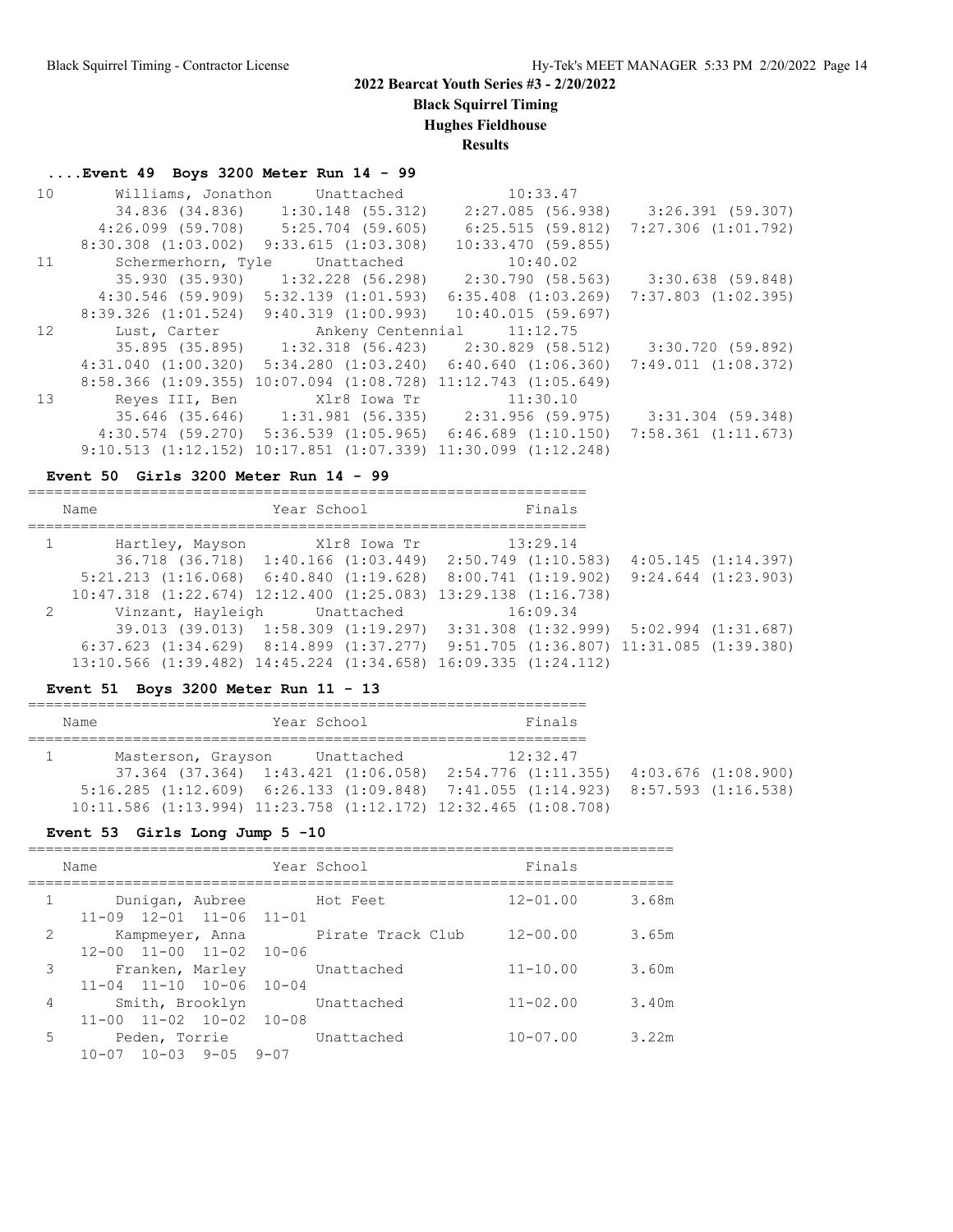**Black Squirrel Timing**

#### **Hughes Fieldhouse**

**Results**

#### **....Event 53 Girls Long Jump 5 -10**

| 5 Stevens, Alexandri           | Mvp Track & Field | 10-07.00     | 3.22m |
|--------------------------------|-------------------|--------------|-------|
| $10-07$ $10-01$ $7-03$ $10-05$ |                   |              |       |
|                                |                   | $10 - 06.00$ | 3.20m |
| $10 - 02$ 9-11 10-06 10-06     |                   |              |       |

#### **Event 54 Boys Long Jump 5 -10**

==========================================================================

|   | Name                                              | Year School       | Finals       |       |
|---|---------------------------------------------------|-------------------|--------------|-------|
|   | Dunigan, Corric<br>$1 \qquad \qquad$              | Hot Feet          | $13 - 06.00$ | 4.11m |
|   | 13-01.50 13-02 FOUL 13-06<br>2 # 1 Franken, Bowen | Unattached        | $9 - 06.00$  | 2.89m |
|   | $8-04$ 9-06 $8-10$ 9-05<br>3 Parrish, Maclin      | Pirate Track Club | $8 - 01.00$  | 2.46m |
| 4 | $8-01$ $6-02$ $8-00$ $7-10$<br>Arellano, Samuel   | Pirate Track Club | $7 - 07.00$  | 2.31m |
|   | $6 - 08.50$ $7 - 04.50$ $7 - 06.50$               | $7 - 07$          |              |       |

#### **Event 55 Girls Shot Put 5 -10**

|   | Name                                                                         | Year School | Finals                |
|---|------------------------------------------------------------------------------|-------------|-----------------------|
|   | Kampmeyer, Anna Pirate Track Club<br>$16 - 03$ $15 - 06$ $17 - 07$ $18 - 09$ |             | $18 - 09.00$<br>5.71m |
|   | $\mathbf{2}$<br>Dunigan, Aubree Hot Feet<br>16-02 16-04 15-10 16-10          |             | $16 - 10.00$<br>5.13m |
| 3 | Burris, Alexandria Pirate Track Club<br>$9-09$ $9-00$ $8-10$ $10-03$         |             | $10 - 03.00$<br>3.12m |

#### **Event 56 Boys Shot Put 5 -10**

|   | Name                                                         | Year School | Finals       |       |
|---|--------------------------------------------------------------|-------------|--------------|-------|
|   | Dunigan, Corric<br>$20 - 11$ $21 - 10$ $24 - 11$ $23 - 07$   | Hot Feet    | $24 - 11.00$ | 7.59m |
| 2 | Smail, Bear<br>16-06 13-08 16-11 FOUL                        | Unattached  | $16 - 11.00$ | 5.15m |
| 3 | Smail, Tyson<br>15-04 15-08 16-07 15-09                      | Unattached  | $16 - 07.00$ | 5.05m |
| 4 | Arellano, Samuel Pirate Track Club<br>12-07 FOUL 12-01 12-05 |             | $12 - 07.00$ | 3.83m |

#### **Event 59 Boys High Jump 5 -10**

|   | Name |                                                                                     | Year School          | Finals      |       |
|---|------|-------------------------------------------------------------------------------------|----------------------|-------------|-------|
|   |      | Dunigan, Corric Hot Feet<br>$3-00$ $3-02$ $3-04$ $3-06$ $3-08$ $3-10$ $4-00$ $4-02$ |                      | $4 - 00.00$ | 1.21m |
|   | P.   | $O$ $O$ $O$ $XO$                                                                    | $\circ$ 0<br>XXO XXX |             |       |
| 2 | XO   | Gleue, Gavin<br>$3 - 00$ $3 - 02$ $3 - 04$ $3 - 06$<br><b>XXO</b><br>XXX            | West Omaha T         | $3 - 04.00$ | 1.01m |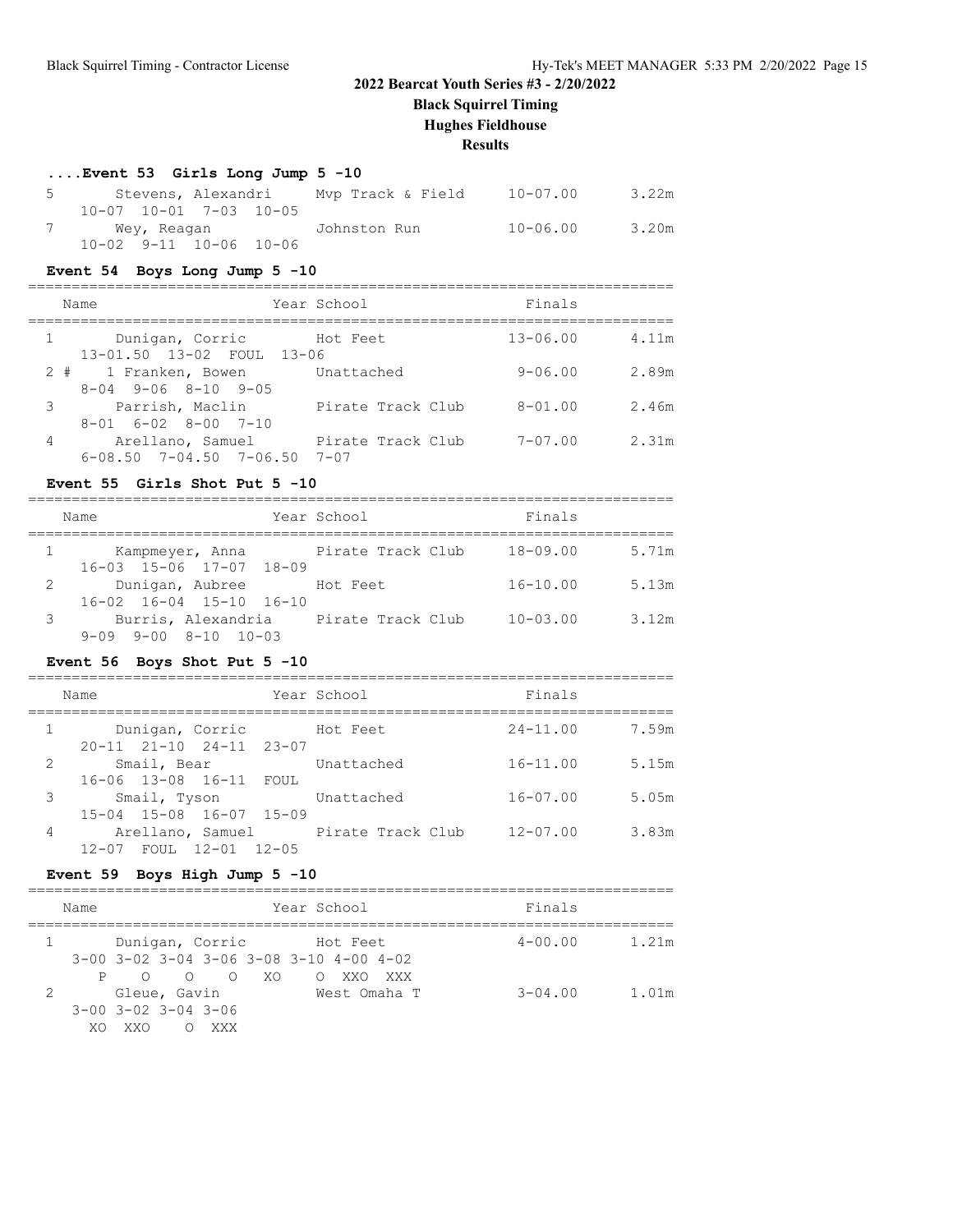**Black Squirrel Timing**

**Hughes Fieldhouse**

**Results**

#### **Event 60 Girls High Jump 5 -10**

| Name                                         | Year School | Finals      |       |  |  |  |  |  |  |
|----------------------------------------------|-------------|-------------|-------|--|--|--|--|--|--|
|                                              |             |             |       |  |  |  |  |  |  |
| Dunigan, Aubree                              | Hot Feet    | $3 - 06.00$ | 1.06m |  |  |  |  |  |  |
| $3 - 00$ $3 - 02$ $3 - 04$ $3 - 06$ $3 - 08$ |             |             |       |  |  |  |  |  |  |
|                                              | XXX         |             |       |  |  |  |  |  |  |

#### **Event 61 Girls 60 Meter Dash 5 -10**

|                | Name |                   | Year School       | Finals | H#            |
|----------------|------|-------------------|-------------------|--------|---------------|
|                |      | Kampmeyer, Anna   | Pirate Track Club | 9.33   | $\mathcal{L}$ |
| 2              |      | Franken, Marley   | Unattached        | 9.73   | 2             |
| 3              |      | Dunigan, Aubree   | Hot Feet          | 10.05  | 2             |
| $\overline{4}$ |      | Wey, Reagan       | Johnston Run      | 10.39  | 2             |
| .5             |      | Masterson, Cydney | Unattached        | 10.78  | 2             |
| 6              |      | Cannon, Ryann     | Mount Ayr         | 10.96  | 2             |
|                |      | Elliott, Maci     | Mount Ayr         | 11.26  | 1             |
| 8              |      | Masterson, Layla  | Unattached        | 12.61  | $\mathbf{1}$  |
| 9              |      | Elliott, Alice    | Mount Avr         | 14.29  |               |
|                |      |                   |                   |        |               |

#### **Event 62 Boys 60 Meter Dash 5 -10**

|   | Name |                    | Year School       | Finals H# |                |
|---|------|--------------------|-------------------|-----------|----------------|
|   |      | Browne-Crawford, Z | Mvp Track & Field | 8.49      | 2              |
| 2 |      | Johnson, Tre'      | Olathe Express    | 8.52      | $\mathcal{L}$  |
| 3 |      | Cruz, Cortez       | Unattached        | 9.25      | $\mathcal{L}$  |
| 4 |      | Hubbard, Jaythan   | Olathe Express    | 9.27      | $\overline{1}$ |
| 5 |      | Parrish, Maclin    | Pirate Track Club | 10.83     | $\mathcal{L}$  |
| 6 |      | Cannon, Brooks     | Mount Ayr         | 13.73     | 2              |
|   |      | Elliott, Cameron   | Mount Avr         | 14.69     | $\overline{1}$ |

#### **Event 63 Girls 200 Meter Dash 5 -10**

|               | Name               | Year School       | Finals | H#            |
|---------------|--------------------|-------------------|--------|---------------|
|               |                    |                   |        |               |
|               | Franken, Marley    | Unattached        | 33.92  | $\mathcal{L}$ |
| $\mathcal{D}$ | Stevens, Alexandri | Mvp Track & Field | 36.48  | $\mathcal{L}$ |
| 3             | Masterson, Cydney  | Unattached        | 37.56  | $\mathcal{L}$ |
| 4             | Wey, Reagan        | Johnston Run      | 37.72  | $\mathcal{L}$ |
| 5             | Cannon, Ryann      | Mount Ayr         | 39.59  | $\mathcal{L}$ |
| 6             | Smith, Brooklyn    | Unattached        | 40.13  | $\mathbf{1}$  |
|               | Elliott, Maci      | Mount Ayr         | 40.75  | $\mathbf{1}$  |
| 8             | tuzon, Naila       | Unattached        | 41.39  | $\mathcal{L}$ |
| 9             | Masterson, Layla   | Unattached        | 48.30  | $\mathbf{1}$  |
|               | Elliott, Alice     | Mount Avr         | 53.19  |               |

#### **Event 64 Boys 200 Meter Dash 5 -10**

|   | Name |                    | Year School       | Finals H# |                |
|---|------|--------------------|-------------------|-----------|----------------|
|   |      |                    |                   |           |                |
|   |      | Browne-Crawford, Z | Mvp Track & Field | 29.70     | $\overline{2}$ |
|   |      | Cruz, Cortez       | Unattached        | 31.23     | - 2            |
| ੨ |      | Curp, Micah        | Unattached        | 32.05     | - 2            |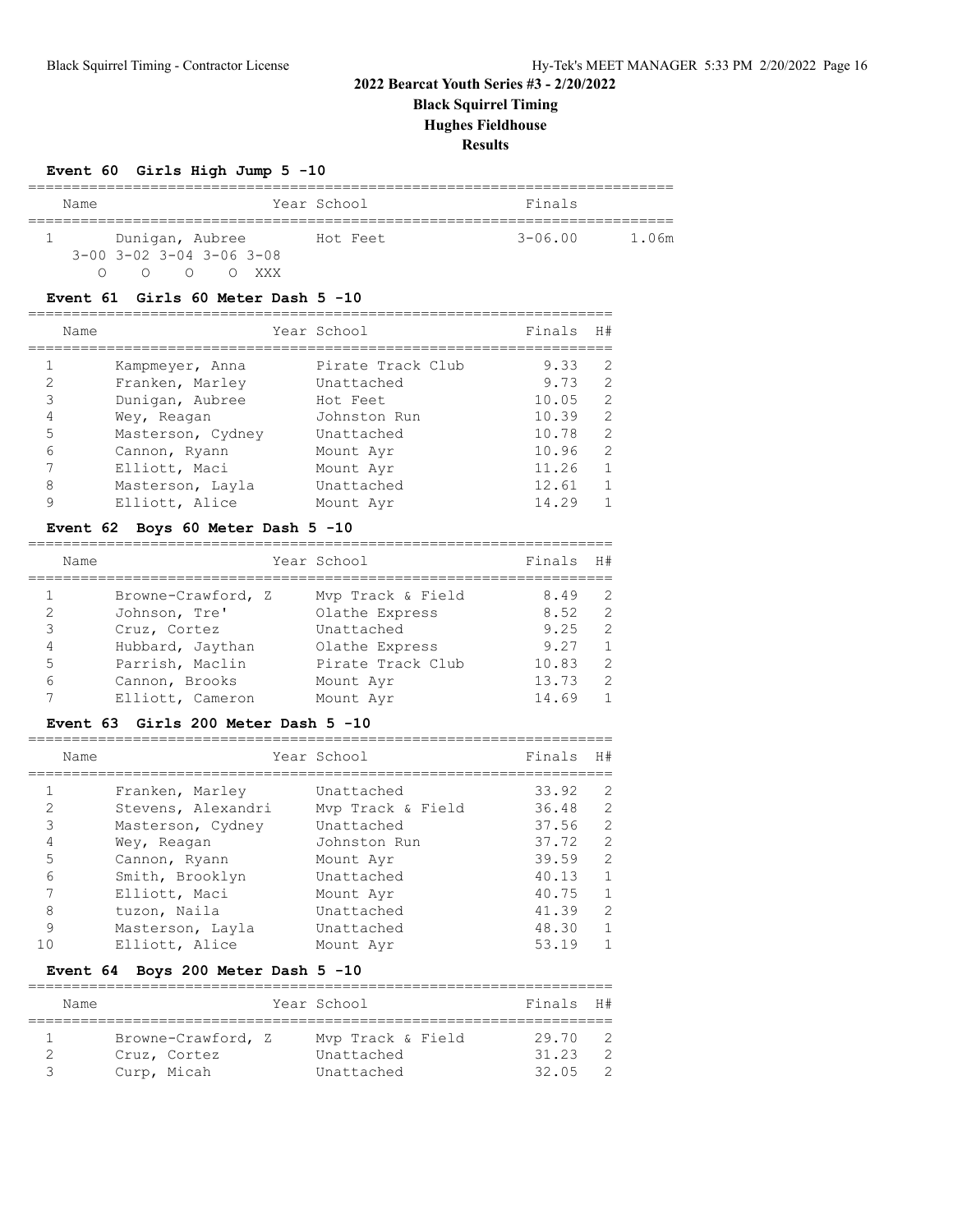**Black Squirrel Timing**

**Hughes Fieldhouse**

## **Results**

#### **....Event 64 Boys 200 Meter Dash 5 -10**

| 4  | Shaver, Mason      | Hot Feet          | 36.54 |               |
|----|--------------------|-------------------|-------|---------------|
| 5  | Parrish, Maclin    | Pirate Track Club | 37.25 | 2             |
| 6  | Stewart, Tegan     | Mount Ayr         | 39.22 | $\mathcal{P}$ |
| 7  | Gleue, Gavin       | West Omaha T      | 39.66 |               |
| 8  | McGahuey, McKinnon | Mount Ayr         | 42.84 |               |
| 9  | McGahuey, Knox     | Mount Ayr         | 50.97 |               |
| 10 | Cannon, Brooks     | Mount Ayr         | 51.56 |               |

#### **Event 65 Girls 400 Meter Dash 5 -10**

|               | Name |                    | Year School       | Finals  |
|---------------|------|--------------------|-------------------|---------|
|               |      | Kampmeyer, Anna    | Pirate Track Club | 1:16.16 |
| $\mathcal{L}$ |      | Stevens, Alexandri | Mvp Track & Field | 1:26.32 |
| 3             |      | Wey, Reagan        | Johnston Run      | 1:29.81 |
| 4             |      | Smith, Brooklyn    | Unattached        | 1:35.68 |
| 5             |      | Burris, Alexandria | Pirate Track Club | 1:37.45 |
| 6             |      | tuzon, Naila       | Unattached        | 1:42.98 |
| 7             |      | Dean, Eloise       | Unattached        | 1:48.37 |
|               |      | Masterson, Cydney  | Unattached        | DNF     |

#### **Event 66 Boys 400 Meter Dash 5 -10**

|   | Name |                    | Year School       | Finals  |
|---|------|--------------------|-------------------|---------|
|   |      | Browne-Crawford, Z | Mvp Track & Field | 1:07.79 |
| 2 |      | Curp, Micah        | Unattached        | 1:12.50 |
| 3 |      | Shaver, Mason      | Hot Feet          | 1:22.25 |
| 4 |      | Parrish, Maclin    | Pirate Track Club | 1:30.65 |
| 5 |      | Stewart, Tegan     | Mount Ayr         | 1:31.32 |
| 6 |      | Gleue, Gavin       | West Omaha T      | 1:31.32 |
|   |      | McGahuey, McKinnon | Mount Ayr         | 1:49.78 |

#### **Event 67 Girls 800 Meter Run 5 -10**

| Name |             | Year School | Finals                                                  |
|------|-------------|-------------|---------------------------------------------------------|
|      | Dean, Clara | Unattached  | 3:17.92                                                 |
|      |             |             | 48.489 (48.489) 2:08.147 (1:19.659) 3:17.914 (1:09.767) |

#### **Event 68 Boys 800 Meter Run 5 -10**

| Name        | Year School                                                         | Finals  |
|-------------|---------------------------------------------------------------------|---------|
|             |                                                                     |         |
| Dean, James | Unattached                                                          | 2:55.77 |
|             | 42.550 (42.550) 1:50.380 (1:07.830) 2:55.765 (1:05.385)             |         |
|             | Arellano, Samuel Pirate Track Club                                  | 3:14.02 |
|             | $47.267$ $(47.267)$ $2:02.550$ $(1:15.283)$ $3:14.018$ $(1:11.469)$ |         |

## **Event 69 Girls 1600 Meter Run 5 -10**

|      | ____________________________________ |             |        |
|------|--------------------------------------|-------------|--------|
| Name |                                      | Year School | Finals |
|      |                                      |             |        |